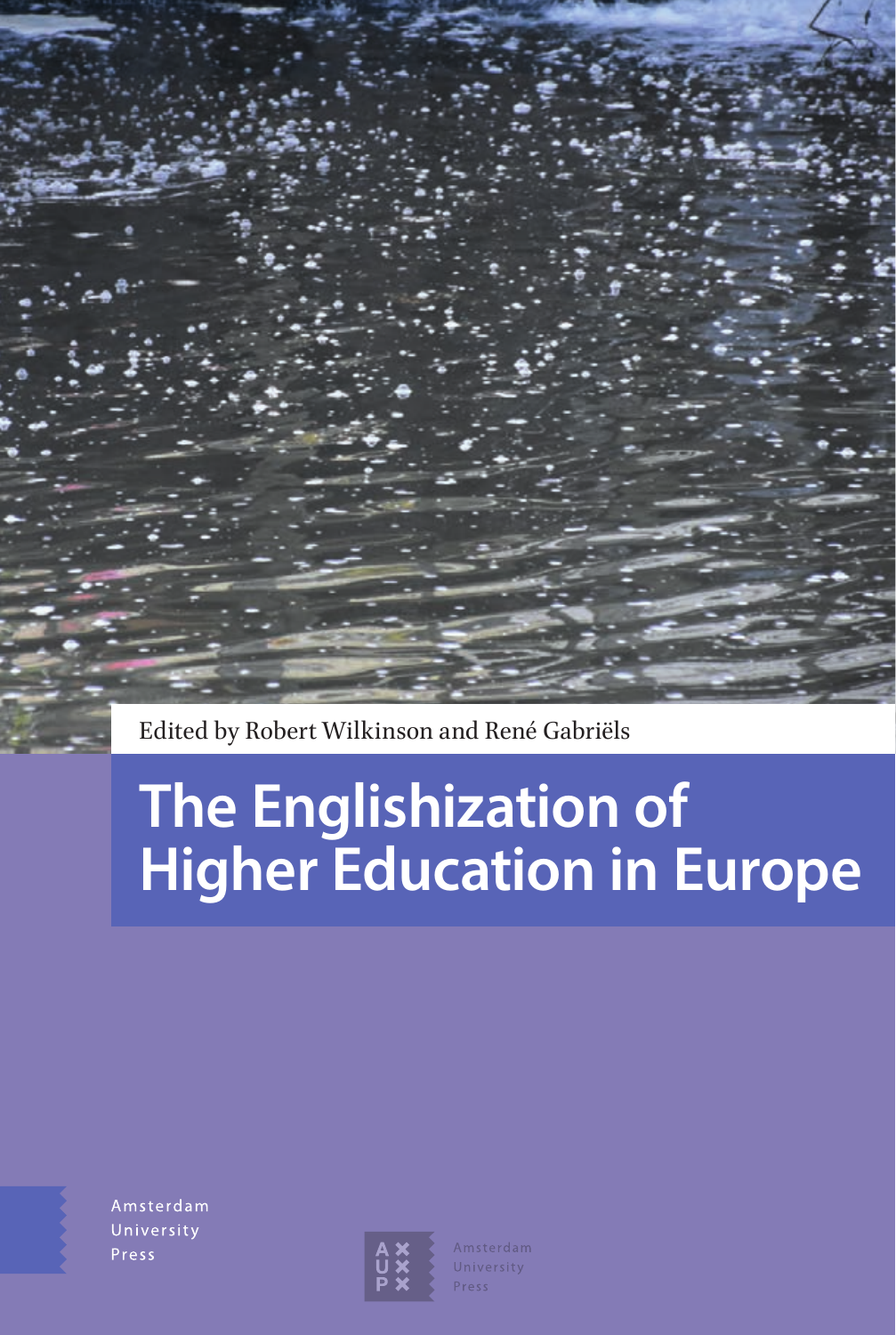The Englishization of Higher Education in Europe

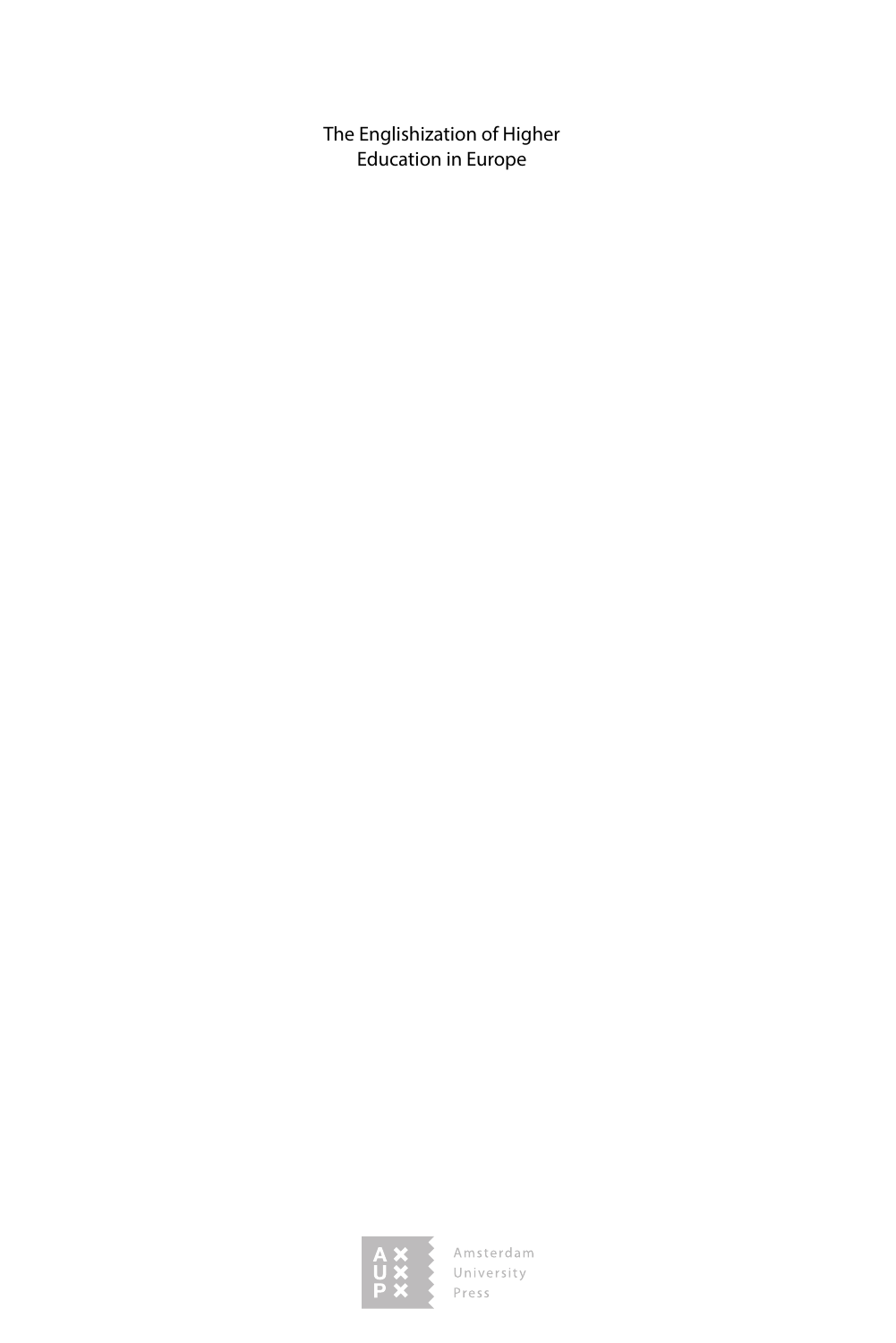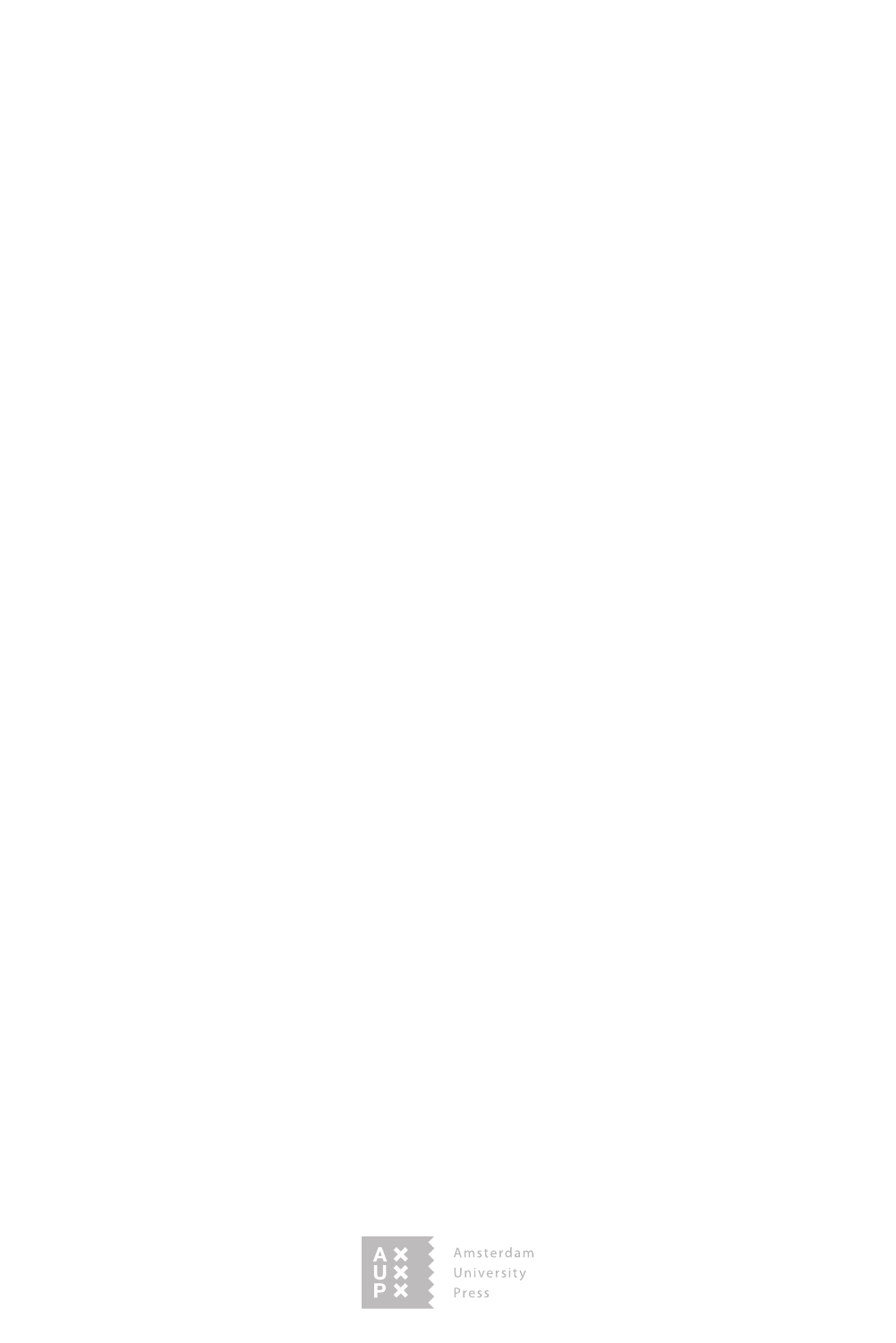# The Englishization of Higher Education in Europe

*Edited by Robert Wilkinson and René Gabriëls*

Amsterdam University Press

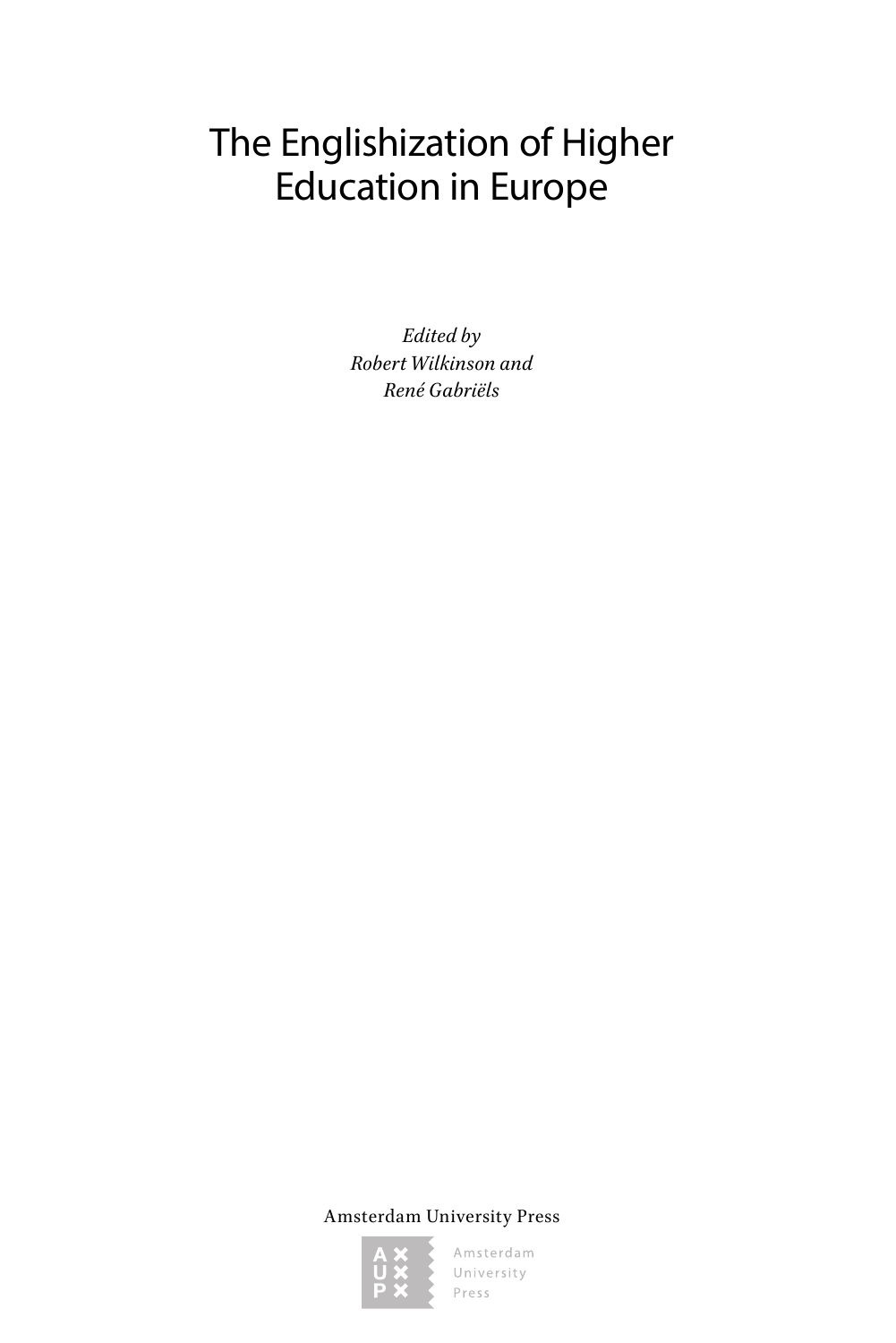Cover image: Robert Wilkinson

Cover design: Coördesign, Leiden Typesetting: Crius Group, Hulshout

isbn 978 94 6372 735 8 e-isbn 978 90 4855 391 4 (pdf) DOI 10.5117/9789463727358 nur 133



Creative Commons License CC BY NC ND (<http://creativecommons.org/licenses/by-nc-nd/3.0>)

All authors / Amsterdam University Press B.V., Amsterdam 2021

Some rights reserved. Without limiting the rights under copyright reserved above, any part of this book may be reproduced, stored in or introduced into a retrieval system, or transmitted, in any form or by any means (electronic, mechanical, photocopying, recording or otherwise).

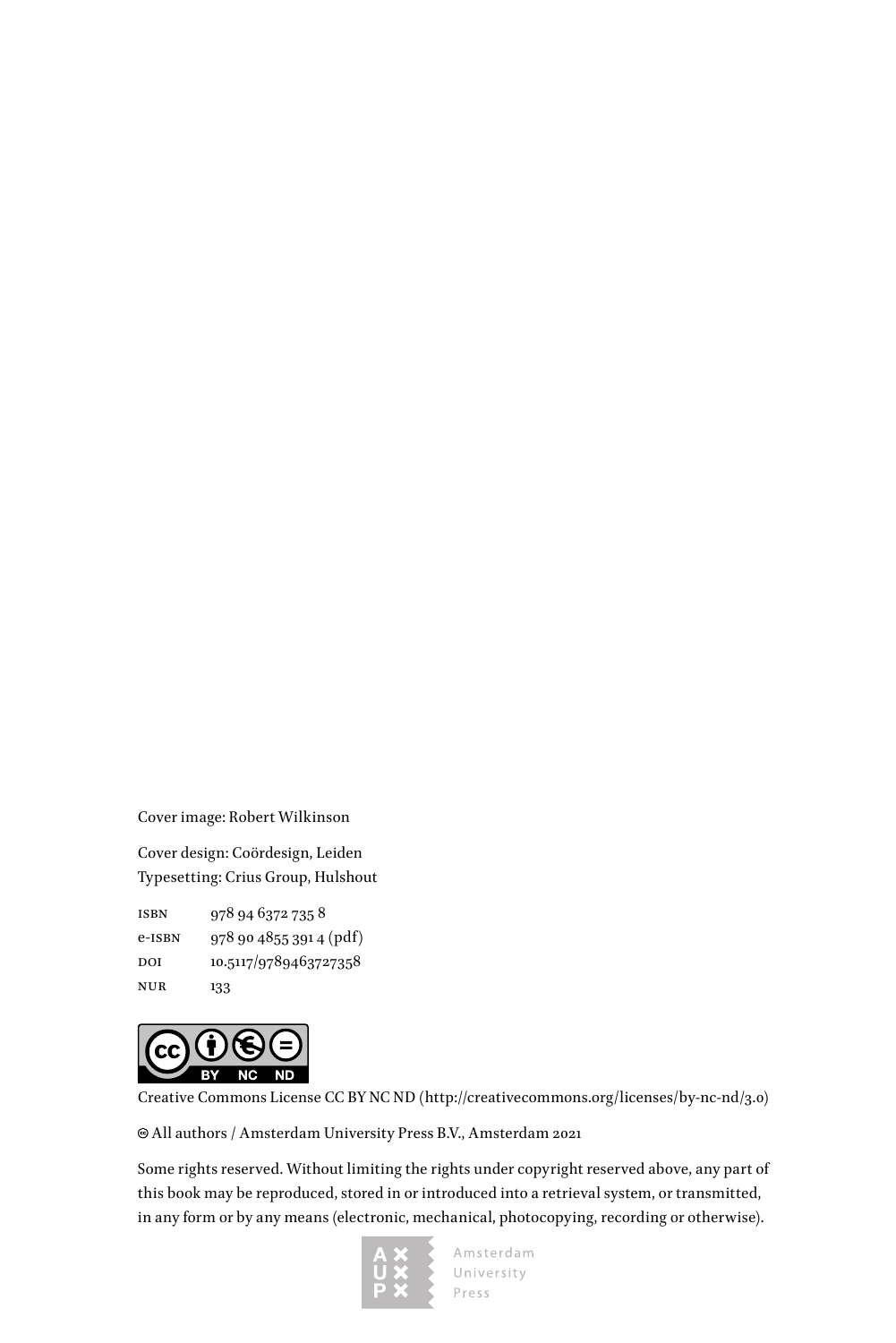## **Table of Contents**

|                | Acknowledgements                                                                                                                                            | 9   |
|----------------|-------------------------------------------------------------------------------------------------------------------------------------------------------------|-----|
| $\mathbf{1}$   | Introduction<br>The tension between monolingualism and multilingualism<br>René Gabriëls and Robert Wilkinson                                                | 11  |
| $\overline{2}$ | <b>Higher Education in Flanders</b><br>English as the 'other' language<br>Frank van Splunder                                                                | 37  |
| 3              | The Englishization of higher education in Estonia and Latvia<br>Actors, positionings, and linguistic tensions<br>Josep Soler and Kerttu Rozenvalde          | 57  |
| 4              | <b>EMI</b> in Spain<br>Striving to maintain a multilingual balance<br>David Lasagabaster                                                                    | 77  |
| 5              | An ambivalent picture<br>The Englishization of higher education in France<br>Françoise Le Lièvre                                                            | 97  |
| 6              | English in Swiss higher education<br>The pragmatic way<br>Patrick Studer and Aisha Siddiga                                                                  | 121 |
| 7              | Englishization in Danish higher education<br>From critical to constructive conceptualizations<br>Slobodanka Dimova, Anna Kristina Hultgren, and Joyce Kling | 143 |
| 8              | Internationalization vs Englishization in Italian higher education<br>Reframing the issue<br>Amanda C. Murphy and Beatrice Zuaro                            | 163 |
| 9              | The place of English in the Russian higher education landscape<br>Elena Belyaeva, Lyudmila Kuznetsova, Olga Nikiforova, and<br>Svetlana Suchkova            | 189 |

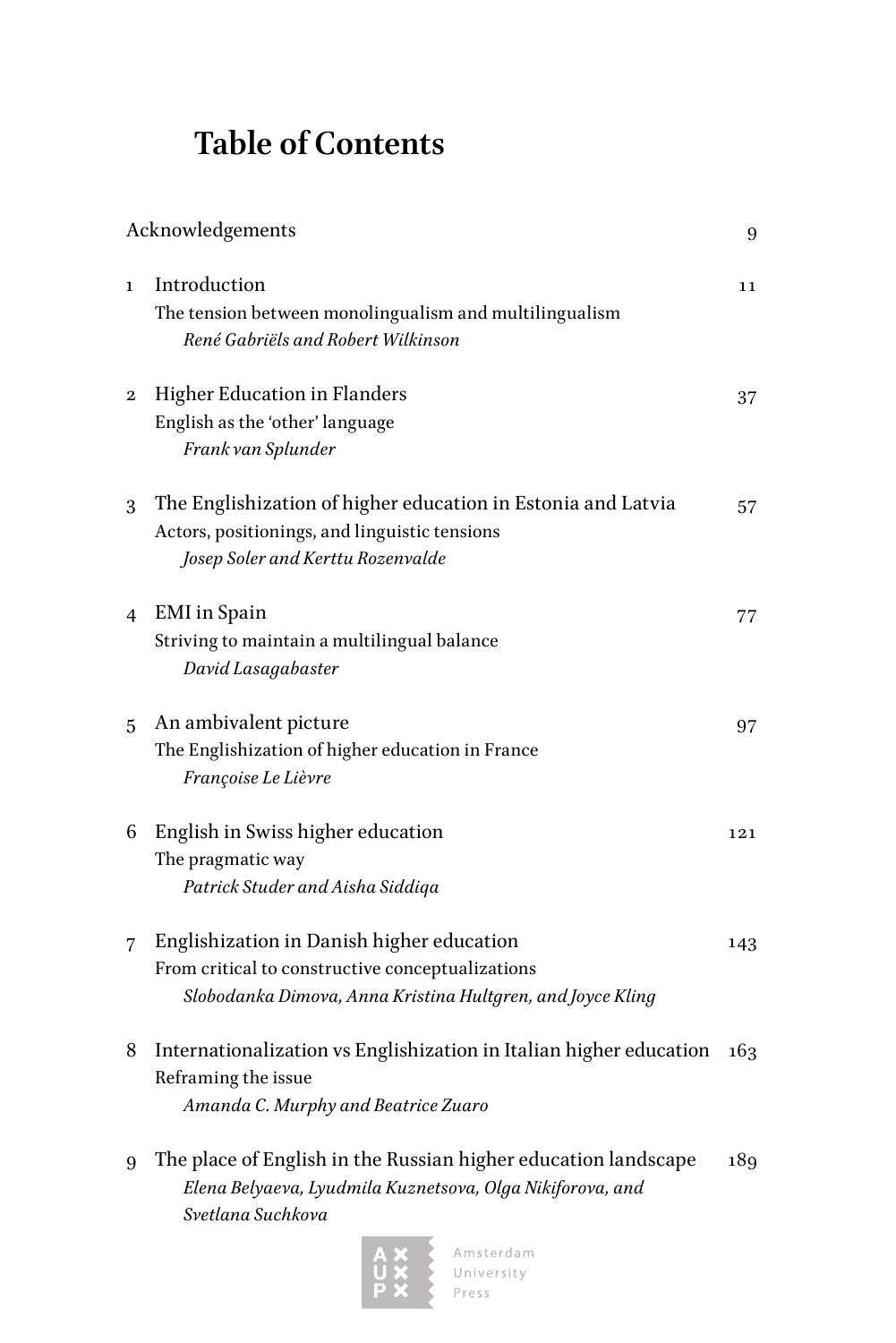|    | 10 Multiple dimensions of English-medium education<br>Striving to initiate change, sustainability, and quality in higher | 215 |
|----|--------------------------------------------------------------------------------------------------------------------------|-----|
|    | education in Sweden                                                                                                      |     |
|    | Magnus Gustafsson and Jennifer Valcke                                                                                    |     |
| 11 | Englishization of Dutch higher education                                                                                 | 237 |
|    | Divergent language policies and practices                                                                                |     |
|    | Robert Wilkinson and René Gabriëls                                                                                       |     |
|    | 12 The Englishization of Polish higher education                                                                         | 259 |
|    | Agnieszka Cierpich-Kozieł and Elżbieta Mańczak-Wohlfeld                                                                  |     |
| 13 | Englishization 'under the radar'                                                                                         | 281 |
|    | Facts, policies, and trends in Austrian higher education                                                                 |     |
|    | Monika Dannerer, Martina Gaisch, and Ute Smit                                                                            |     |
|    | 14 Englishization of Croatian higher education                                                                           | 307 |
|    | Conceptualizations, manifestations, and implications                                                                     |     |
|    | Branka Drljača Margić                                                                                                    |     |
|    | 15 Affect in EMI at a German university                                                                                  | 327 |
|    | Comparing insights from teachers, home, and international students                                                       |     |
|    | Michelle Hunter and Ursula Lanvers                                                                                       |     |
|    | 16 Englishization as trap and lifeline                                                                                   | 355 |
|    | Philippe Van Parijs                                                                                                      |     |
|    | Contributors                                                                                                             |     |
|    | Index                                                                                                                    |     |
|    |                                                                                                                          | 375 |

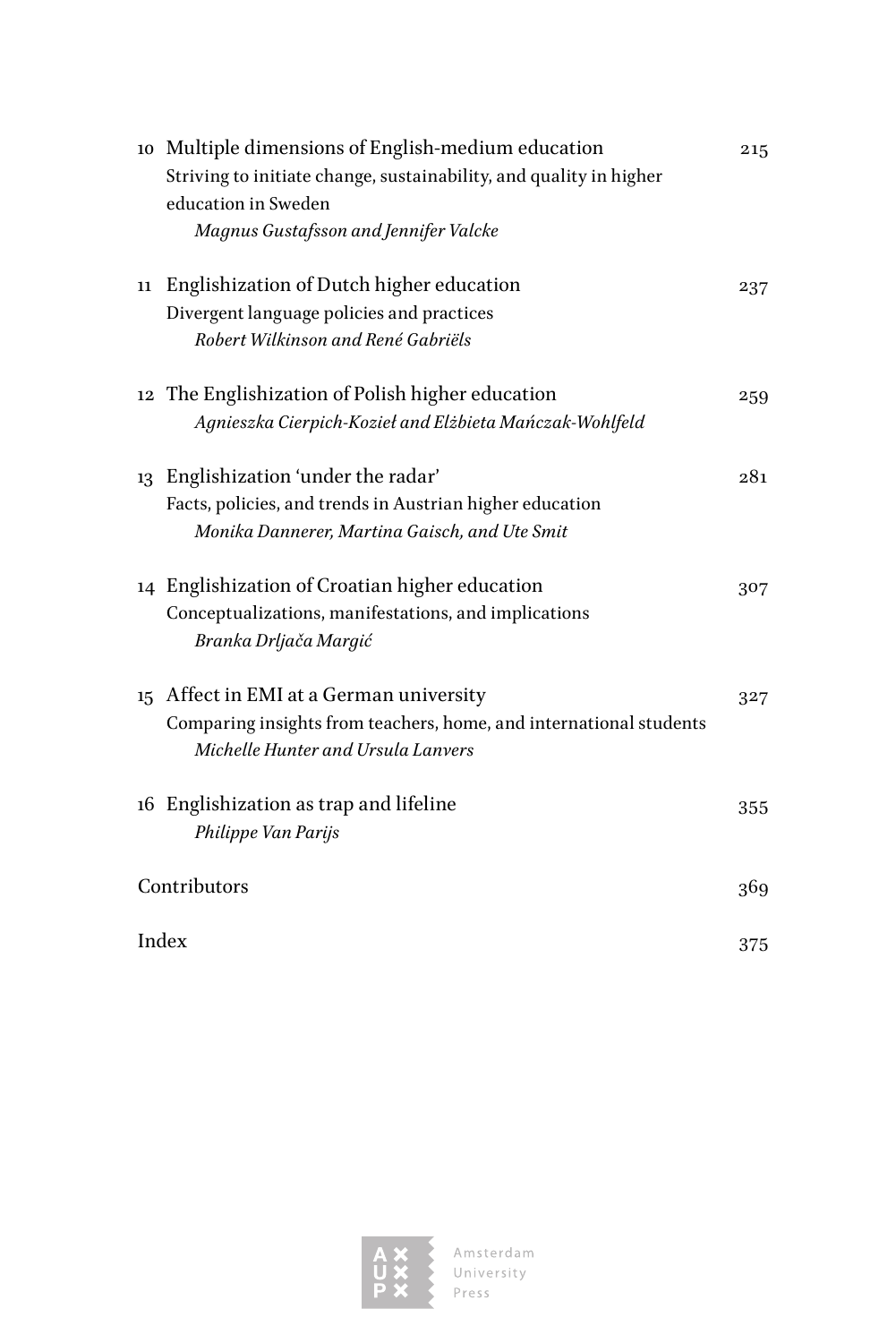#### **List of figures and tables**

| <b>Figures</b> |                                                              |     |
|----------------|--------------------------------------------------------------|-----|
|                | Figure 2.1 Belgium: official languages                       | 38  |
|                | Figure 9.1 Barriers to publishing research in English        | 200 |
|                | Figure 10.1 Levels of governance affecting Englishization in |     |
|                | Sweden                                                       | 219 |
|                | Figure 13.1 Overview of Austrian Research Universities       | 287 |
|                | Figure 13.2 Overview of Austrian UAS sector                  | 288 |
|                | Figure 13.3 Numbers of bachelor's and master's programmes at |     |
|                | focal HEIs                                                   | 291 |
|                | Figure 13.4 English-taught programmes at all Austrian UAS    | 295 |
|                | Figure 15.1 Overview of the coding system                    | 338 |
|                |                                                              |     |
| <b>Tables</b>  |                                                              |     |

| Table 2.1  | Languages in Belgium                                            | 41  |
|------------|-----------------------------------------------------------------|-----|
| Table 6.1  | HEIs analysed in this chapter                                   | 126 |
| Table 8.1  | Disciplinary areas in the INT corpus                            | 173 |
| Table 8.2  | Disciplinary areas included in the IT corpus                    | 175 |
| Table 8.3  | Occurrences of words beginning with angl <sup>*</sup> and their |     |
|            | positive or negative contexts in the Crusca corpus              | 178 |
| Table 9.1  | SPbU and HSE in numbers                                         | 194 |
| Table 10.1 | Condensed overview of university language policies in           |     |
|            | Sweden as of 2020                                               | 222 |
| Table 11.1 | Selected background characteristics of the students             | 248 |
| Table 11.2 | Student perceptions on Englishization                           | 249 |
| Table 12.1 | Articles, books and book chapters published in Poland           |     |
|            | in the English language                                         | 266 |
| Table 12.2 | Modern language programmes vs EMI programmes                    | 271 |
| Table 12.3 | Foreign language programmes: Language of instruction            | 272 |
| Table 12.4 | Most popular 1st, 2nd, and long cycle EMI programmes            |     |
|            | in Poland                                                       | 273 |
| Table 12.5 | English versions of university websites in Poland               | 275 |
| Table 15.1 | Students' responses to PANAS                                    | 339 |
| Table 15.2 | Student coding frequencies                                      | 341 |
| Table 15.3 | Teachers' PANAS results                                         | 344 |
| Table 15.4 | Teacher coding frequencies                                      | 344 |
|            |                                                                 |     |

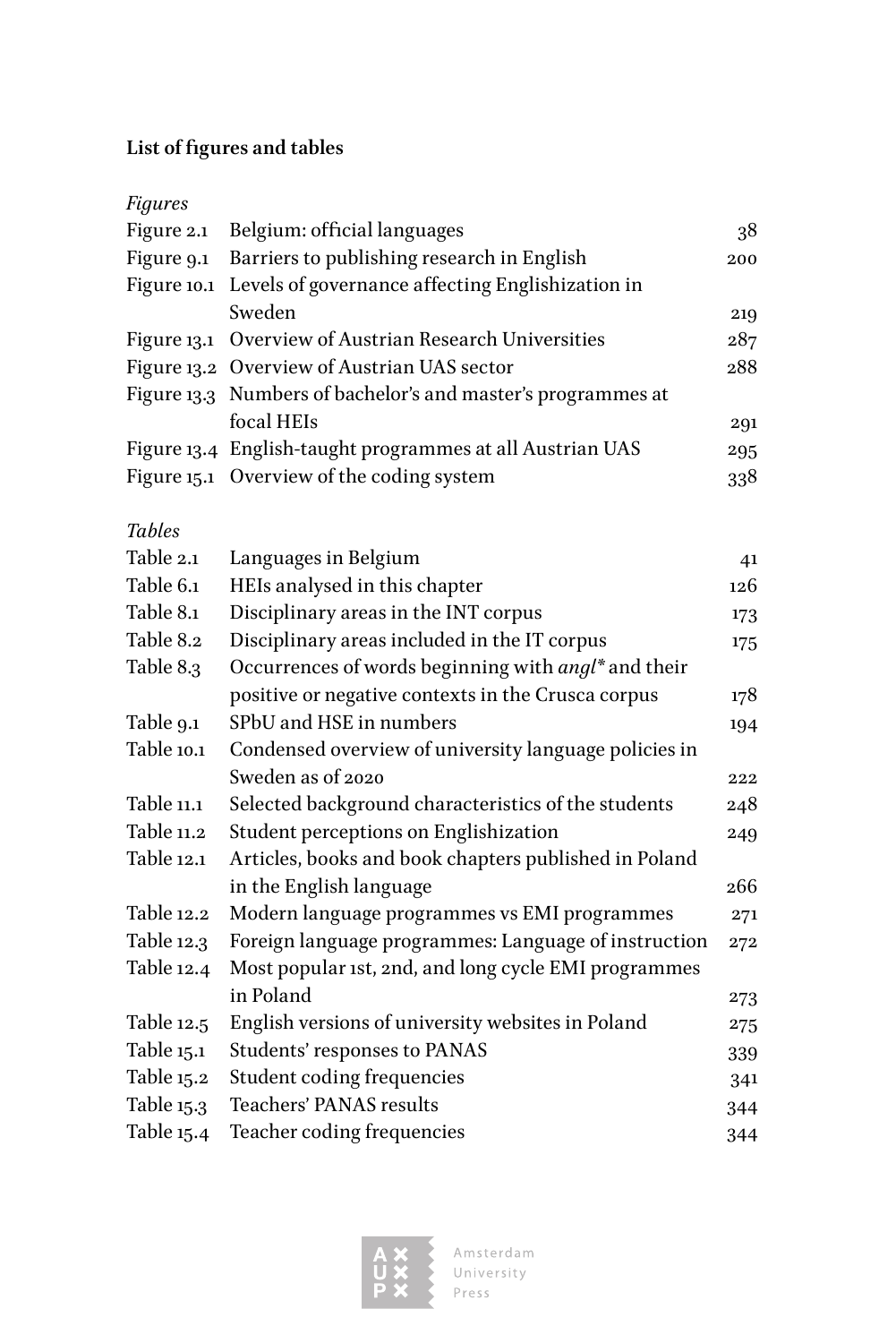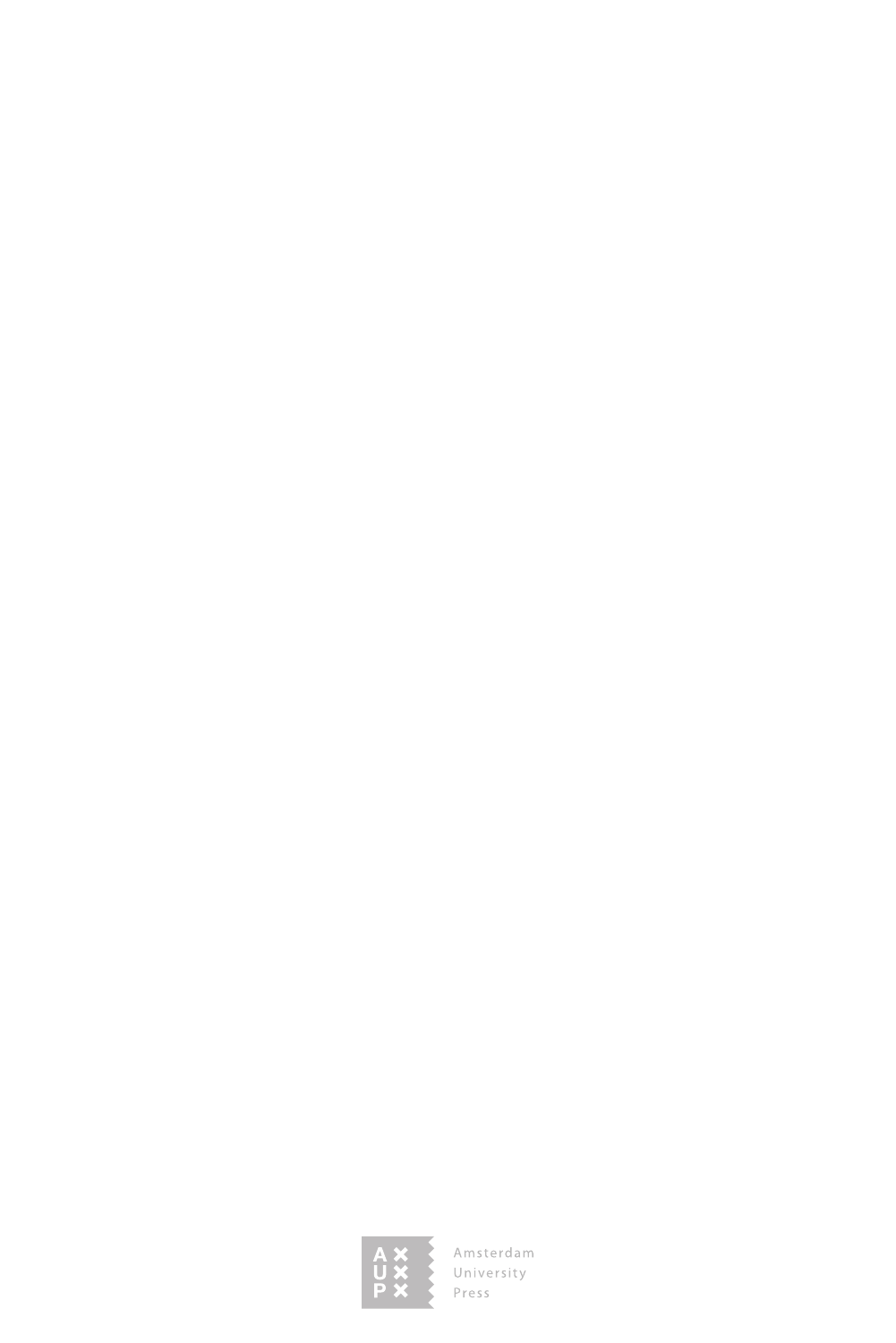### **Acknowledgements**

Many people have contributed to this wide-ranging book. We would like to thank all the contributors for their in-depth analyses of Englishization in the country they have examined. Our gratitude also goes to the following people who helped by reviewing chapters and providing incisive advice: Sara Atwater, Will Baker, Jean-Claude Beacco, Francesca Costa, Michele Gazzola, Harmut Haberland, John Harbord, Niina Hyninnen, Sarah Khan, Kathrin Kaufhold, Maria Kuteeva, Philippe Lecomte, Tarja Nikula, Ian Walkinshaw, Ying Wang, and Christopher Worthman. Our thanks go to the various authors of this book who also reviewed one or more chapters. We are indebted to our sponsors, without whose help this book would not have been published: The Centre for European Research in Maastricht (CERiM), the ICLHE Board, and the Board of the Faculty of Arts and Social Sciences (FASoS, Maastricht University). Last but certainly not least, we are grateful to Amsterdam University Press, particularly Julie Benschop-Plokker, Vicki Blud, and Irene van Rossum.



**Integrating Content and Language** in Higher Education

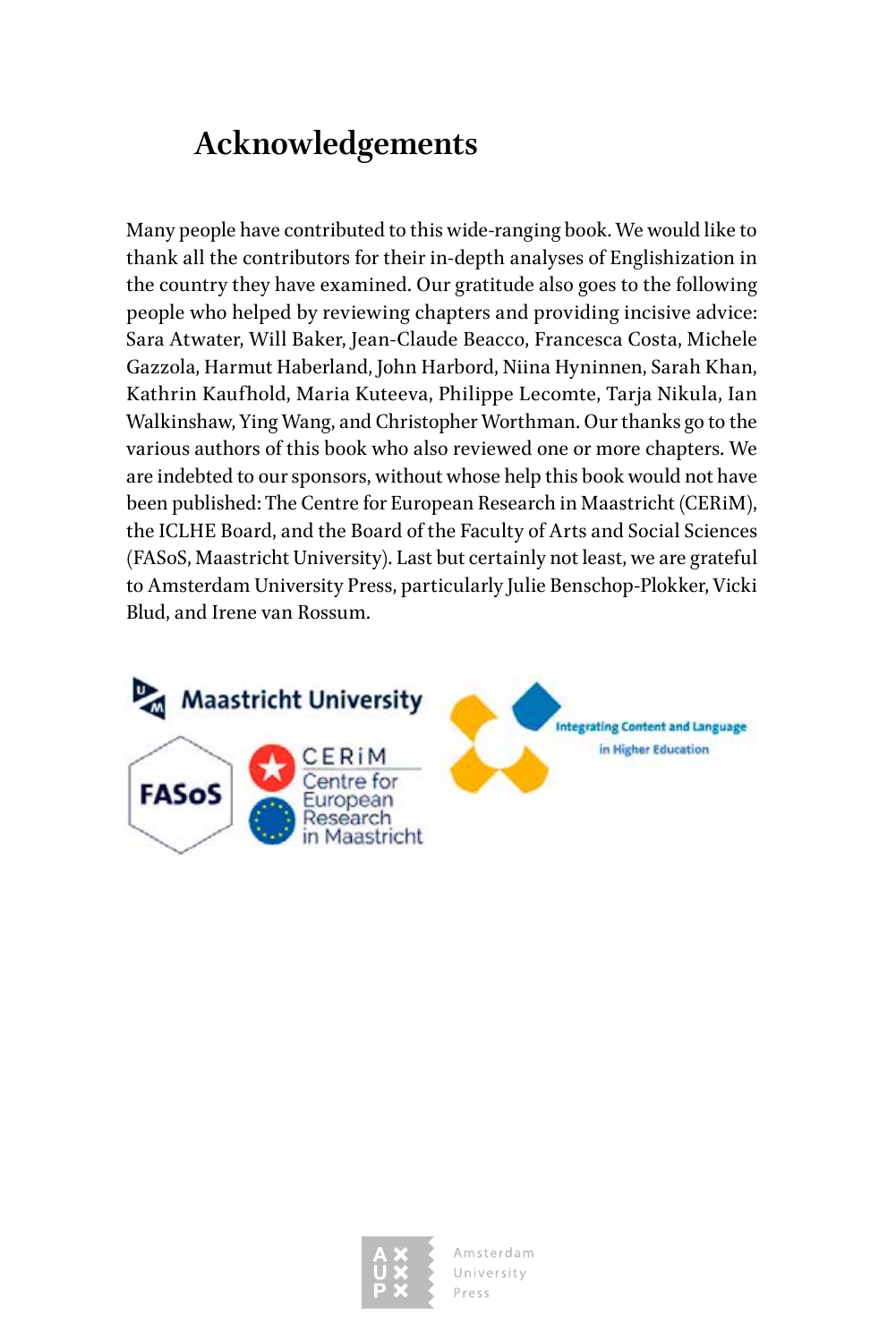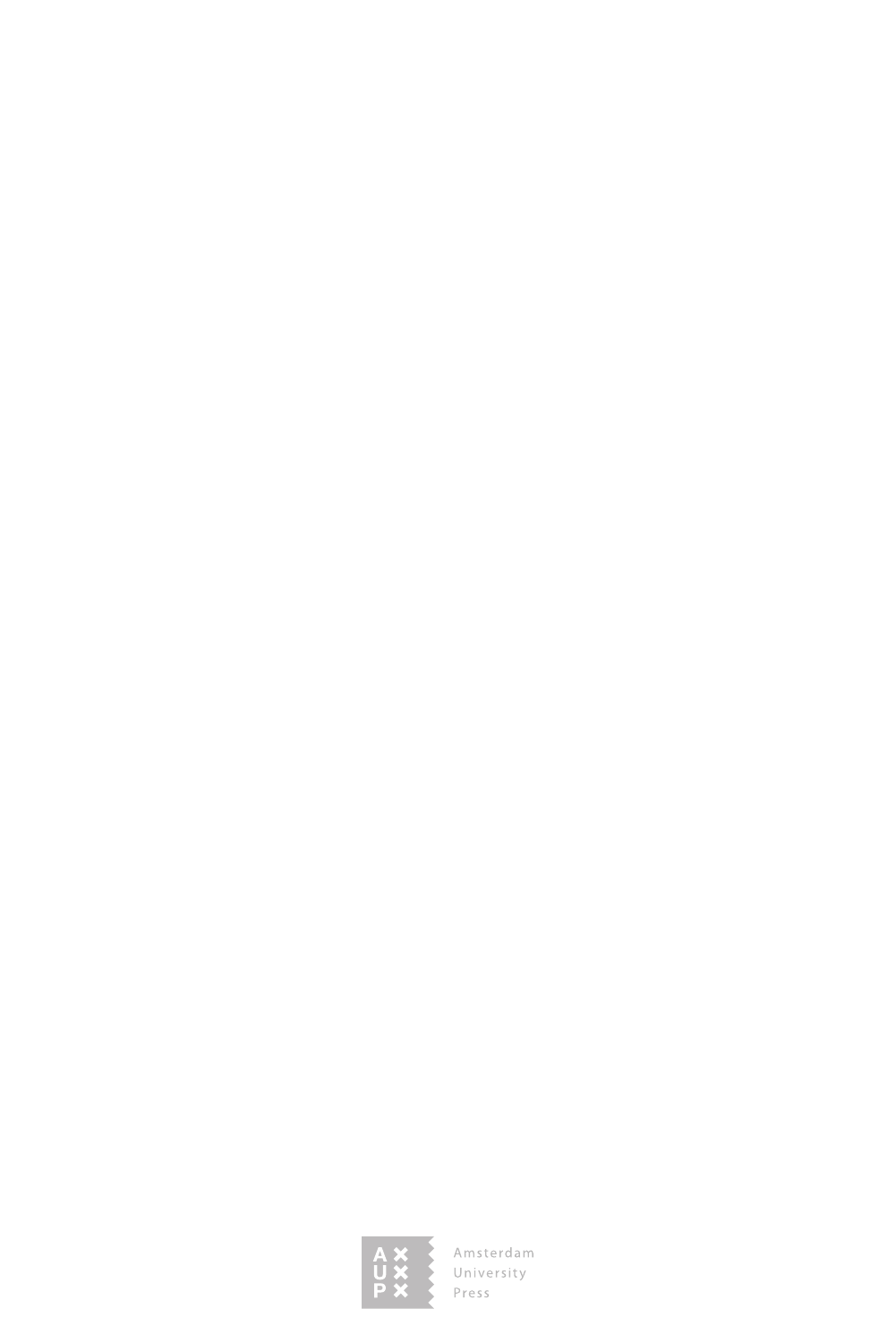### **1 Introduction**

The tension between monolingualism and multilingualism

*René Gabriëls and Robert Wilkinson*

#### **Abstract**

The tension between monolingualism and multilingualism has left its mark on the cultural history of Europe. Current public and academic debates about the Englishization of higher education pitch proponents of the monolingual ideal of a common language that promotes communication against advocates of the maintenance of linguistic diversity that does more justice to the multicultural reality and enriches life. Notwithstanding the differences between European countries, the switch from an initially monolingual curriculum to a bilingual and sometimes multilingual curriculum in higher education has led to debates about the consequences of the Englishization for the quality of higher education, cultural identity, inequality between stakeholders and the opportunities to express concern about this process.

**Keywords:** Englishization, higher education, monolingualism, multilingualism, glocalization, linguistic justice

#### **1 One language versus linguistic diversity**

In Europe, a paradise of one language for all people has long been placed in position against a world of linguistic diversity. In Christianity and Judaism, multilingualism<sup>1</sup> is even seen as a punishment from God. Both religions cite

Unlike monolingualism, which refers to contexts where collectives communicate with each other through only one language, multilingualism refers to contexts where collectives communicate with more than one language. Perhaps it makes more sense to speak of a monolingual ideal, because in practice there are rarely, if ever, contexts in which collectives only communicate through one language.

Wilkinson, Robert, and René Gabriëls (eds), *The Englishization of Higher Education in Europe*. Amsterdam, Amsterdam University Press 2021 DOI: 10.5117/9789463727358\_CH01

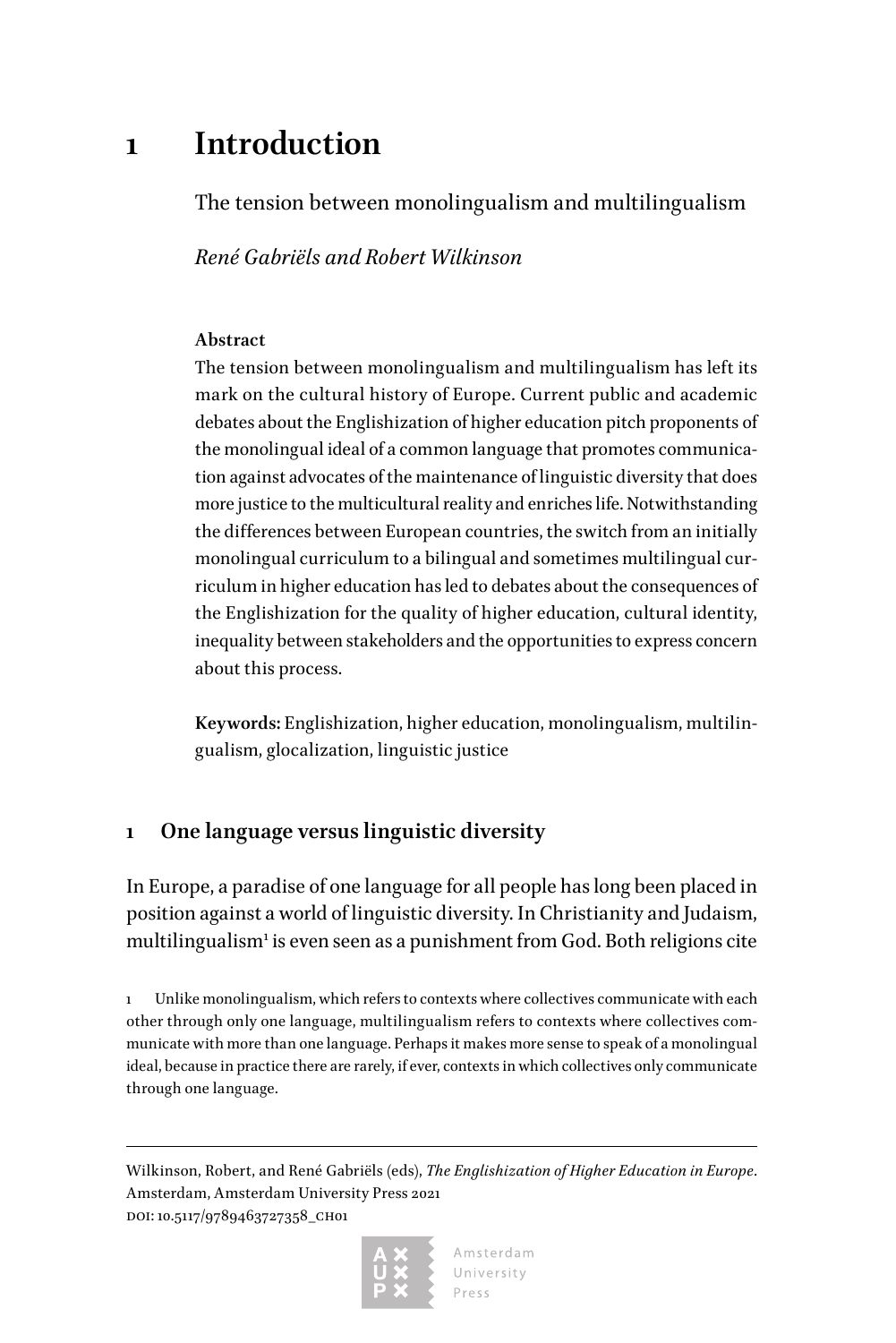the Bible: the uniform language existing before the construction of the tower of Babel – the *lingua adamica* – came to be replaced by multilingualism because God was angered by human arrogance. Before God's anger, 'the whole earth had one language and the same words', but to punish human arrogance he 'confuse[d] their language there, so that they will not understand one another's speech' (New Oxford Annotated Bible, 2010, Gen. 11:1-9).

Advocates of multilingualism are often a minority in European cultural history. They could present Mithridates (135-63 BC), the king of Pontus, as their hero (Trabant, 2003). Not only was he the last serious adversary of the Roman Empire, but he also spoke 22 languages, or according to some legends, as many as 50. While the Romans demanded of the peoples they ruled (with the exception of the Greeks) that they adopt their language, the polyglot Mithridates mastered the language of the peoples he conquered. His name is echoed not only in a tragedy by Racine and an opera by Mozart, but also by the Swiss scholar Conrad Gesner in the first encyclopaedia on some 130 world languages: *Mithridates sive de differentiis linguarum tum veterum tum quae hodie apud diversas nationes in usu sunt* (Mithridates, or on the differences between the languages, both ancient and now used by different nations), published in 1555 (Trabant, 2003). This Protestant humanist opposed the monolingualism of the Catholic Church, symbolized by Latin, and made, in the spirit of Mithridates, a clear plea for multilingualism.

In the 19th century, Johann Christoph Adelung and Johann Severin Vater followed in the footsteps of Gesner. They wrote a detailed overview of the different languages in the world under the title *Mithridates oder allgemeine Sprachenkunde mit dem Vater Unser als Sprachprobe in bey nahe fünfhundert Sprachen und Mundarten* (Mithridates or general linguistics with the Our Father as a language sample in almost five hundred languages and dialects), published between 1806 and 1817 (Adelung & Vater, 1806-1817/2019). However, in the same century, language began to play a major role in nation state building, with a single language declared the standard at the expense of other languages. Language became a tool of political governance to establish a unified nation. At the beginning of the Italian unification (1848-1871), only two percent of the population spoke Italian, leading the nationalist political leader Massimo d'Azeglio to say: 'We have made Italy, now we must make Italians' (Maher, 2017, p. 76).

Since the 19th century, the construction of a national identity took place largely through the adoption of a standard language. Nationalist language policies entail a drive for monolingualism that is often accompanied by legislation that pursues a standard language and represses regional dialects and minority languages. In France, for example, regions were subject to

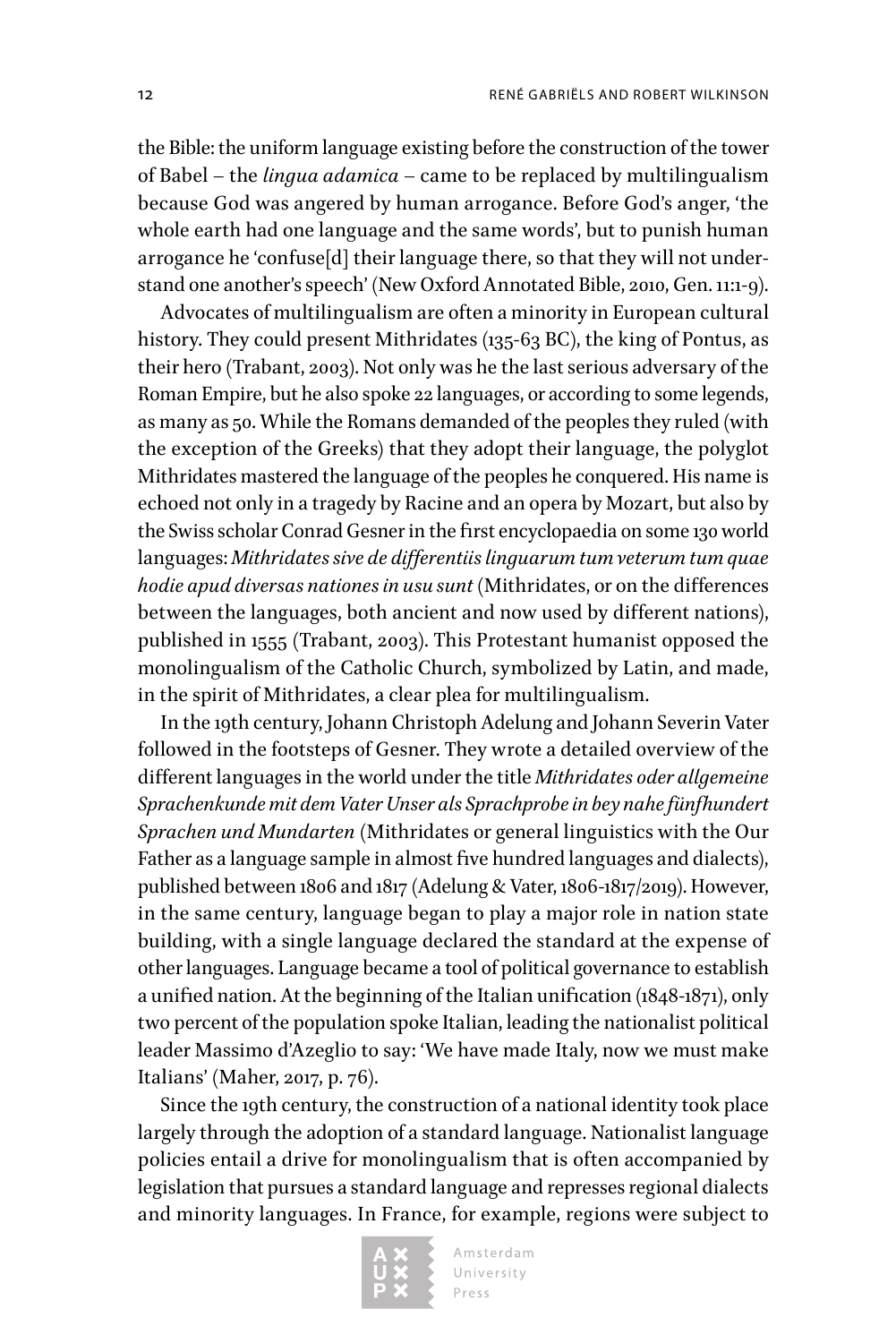Francization (*francisée*) that entailed the marginalization of Alsatian, Breton, Catalan, and Occitan (Maher, 2017, p. 81). Today, the European Union (EU) tries to protect these and other regional languages and to give shape to multilingualism. Further, 25 states have ratified the Council of Europe's *European Charter for Regional or Minority Languages* (ECRML), adopted in 1992.

Although many states enforce single language policies in administration, education and law, no state succeeds in being totally monolingual. To underline the tension between the monolingual ideal that is being pursued and multilingual practices, Yildiz (2012) elaborates the postmonolingual condition. This tension has left its mark on the cultural history of Europe to this day. One argument in favour of the monolingual ideal is that the diversity of languages leads to confusion and thus hinders communication. This problem could be overcome by learning other languages, which of course requires effort. An alternative argument for multilingualism is that learning other languages enriches life with novel perspectives on reality and does justice to linguistic particularities of regions and migrants. A plea for multilingualism could be based on the notion, traced back to Wilhelm von Humboldt, that language is not merely a means of conveying information, but as 'the cultivating organ of thought' (*das bildende Organ des Gedanken*) also expresses a 'worldview' (*Weltansicht*) that is constitutive for the cultural identity of a collective (Humboldt, 1836/2010). This implies that learning another language enables people to see the world as others might see it.

In the worldwide discussions about the increase in English-medium instruction (EMI) programmes in higher education, the tension between monolingualism and multilingualism plays an important role (Tsou & Kao, 2017). This book bears witness to this and shows that in many European countries the switch from an initially monolingual curriculum to a more multilingual, most often bilingual, curriculum has led to public debates. In Estonia and Latvia (Soler & Rozenvalde, this volume<sup>2</sup>), for example, there was a debate about linguistic hierarchies in higher education, questions on the quality of higher education and the role of legal measures applied to manage language matters at universities. It is noteworthy that in Switzerland the use of English in public schools at a primary and secondary level was subject to more controversy than it was at institutes of higher education at the tertiary level (Studer & Siddiqa). In Italy it was the national Academy for the Italian language that sparked a debate after the renowned university Politecnico di Milano proposed to implement a unilateral use of English

Authors without dates refer to chapters in this volume.

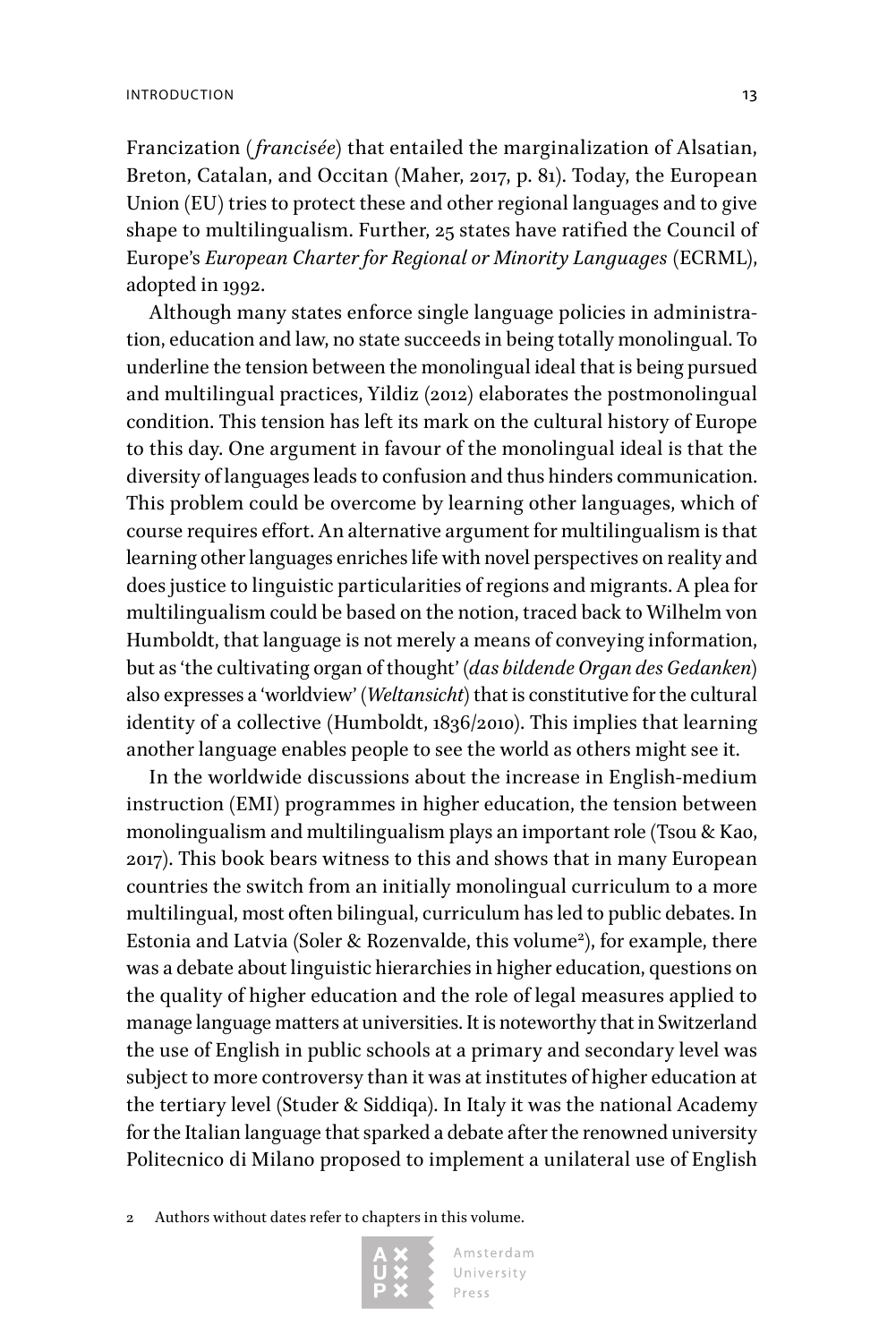in MA and PhD courses (Murphy & Zuaro). This book shows that in many other European countries there were public debates about the introduction of EMI programmes. However, there are exceptions. In Russia (Belyaeva et al.) there was no public debate and in Croatia (Drljača Margić) the debate concerned only the replacement in the media of Croatian expressions by English expressions and not the increase of EMI programmes. The latter is due to the fact that, in contrast with other European countries, relatively few EMI programmes are offered in Croatia. But in most countries these programmes led to public debates. Although the contexts of these debates varied with each country, it was not uncommon for them to be conducted in the same wording.

#### **2 Aspects of Englishization**

In recent years, the worldwide growth of EMI programmes in higher education has been increasingly discussed in terms of Englishization. This can be defined as the process in which the English language is increasingly gaining ground in domains where another language was previously used. In line with this definition of Englishization, six related aspects of this process can be distinguished that play an implicit or explicit role in public discussions about this.

The first aspect concerns the domain where English is displacing another language. In addition to the domain of education, it concerns the domains of politics, culture, and economics. The European Union (EU) is a good case for studying the Englishization of the domain politics (De Swaan, 2010, pp. 69-71; Van Parijs, 2011, pp. 6-17). While French was still accepted as the language in which politicians and civil servants communicated with each other in the 1950s when the EU was established, this language became relatively quickly replaced by English in 1973 with the EU's expansion. The Englishization of the cultural domain refers to the increase of consumption of English-language films, literature and music in a context where these cultural phenomena were articulated in the native language or a language other than English. Le Lièvre points out that France consciously protects its own film and music industry against Englishization, usually perceived as Americanization. With regard to the Englishization of Belgian culture, van Splunder points to differences between Wallonia and Flanders, because in the former region English-language films are dubbed and in the latter region subtitled. The Englishization of economics implies that the vernacular language

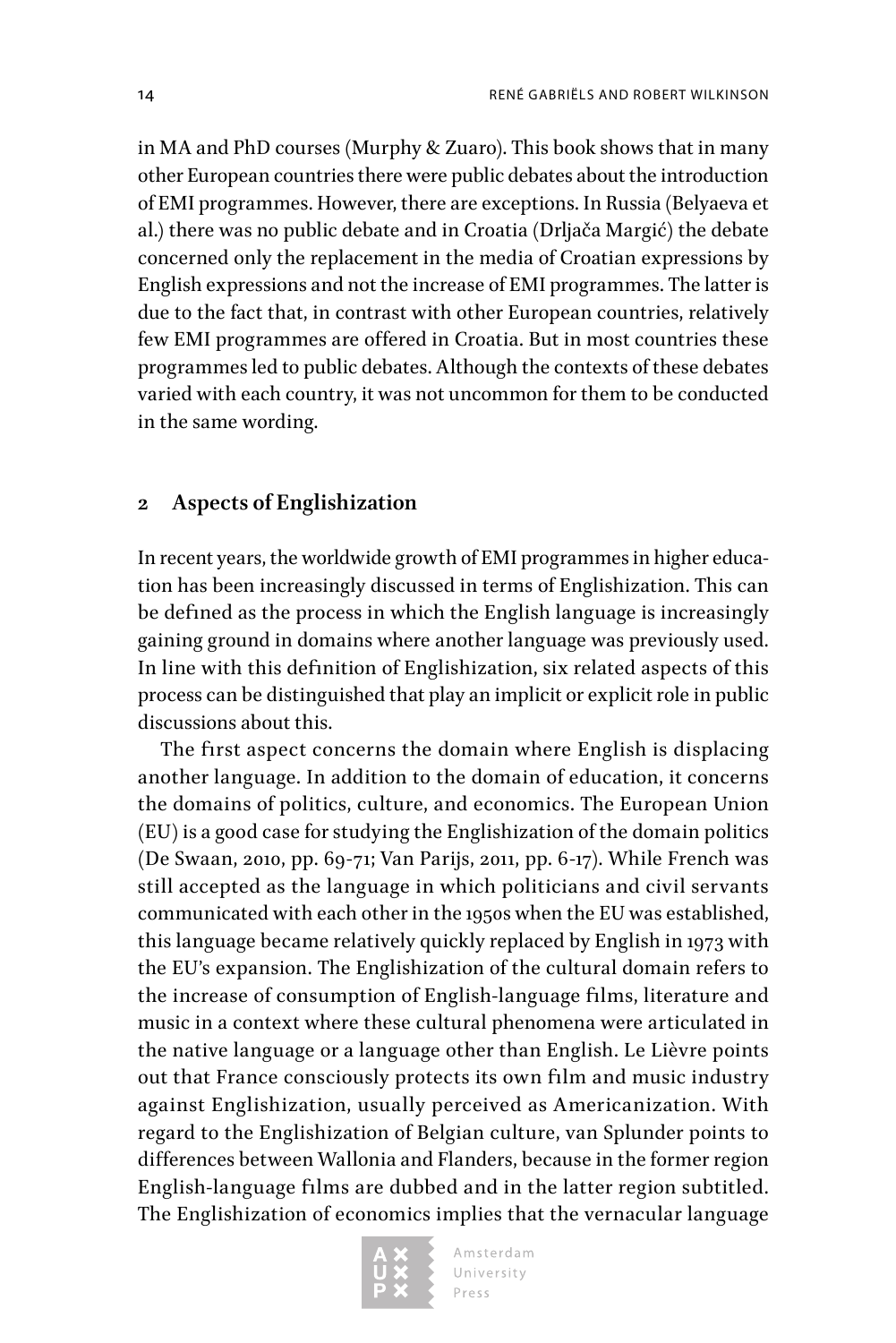of communication in companies and economic transactions is being increasingly replaced by English (Boussebaa et al., 2014; Pierini, 2016; Tietze, 2004). This development is mainly seen as the result of economic globalization. Although this book focuses on the Englishization of higher education, it is important to consider that this domain intrudes upon the other three domains. The domain loss in education, that is, when the vernacular language loses status due to the favouring of English, may have far-reaching consequences for the maintenance of the culture. Soler and Rozenvalde point out that in Estonia, so-called culturalists, as opposed to internationalists, fear that the Englishization threatens their culture.

The second aspect of Englishization concerns the stakeholders in the process. Within each domain where Englishization occurs, different stakeholders operate who may have contrasting and conflicting interests. Lasagabaster reports that students were more reluctant than administrative personnel and teachers towards compulsory EMI programmes, especially 'those students whose mother tongue was Basque, who were much more concerned about the alleged negative impact of English on Basque.' But the Englishization of a domain can also have consequences for stakeholders who operate outside it. For example, the Englishization of higher education concerns not only obvious stakeholders such as students, teachers, researchers and administrative staff, but also the citizens and shopkeepers who live and work in the city where a university is located. Citizens can be afraid of losing their language-bound cultural identity when English gets the upper hand, while retailers can hope for additional earnings.

The third aspect of Englishization affects the language policy of a country, public institution, or company. Language policy<sup>3</sup> can stimulate or restrict Englishization. Nordic countries, for example, have established language policies based on parallel language use to protect the national language and minority languages (Nordic Council of Ministers, 2007). Dimova, Hultgren, and Kling underline that in response to concerns that parallel language use has downgraded the position of other foreign, heritage, and minority languages, 'more recent interpretations view its potential in promoting and normalizing the presencing of multiple languages in higher education.' It is not uncommon for there to be a gap between official language policy and language practice. For instance, Sweden is officially a monolingual country, but in practice this is different (Kuteeva et al., 2020, p. 4).

3 Much of what we refer to as language policy here reflects policy as stipulated in official policy documents, which Spolsky (2004, 2007) categorizes as management. Language policy also is formed by language practices and language beliefs.

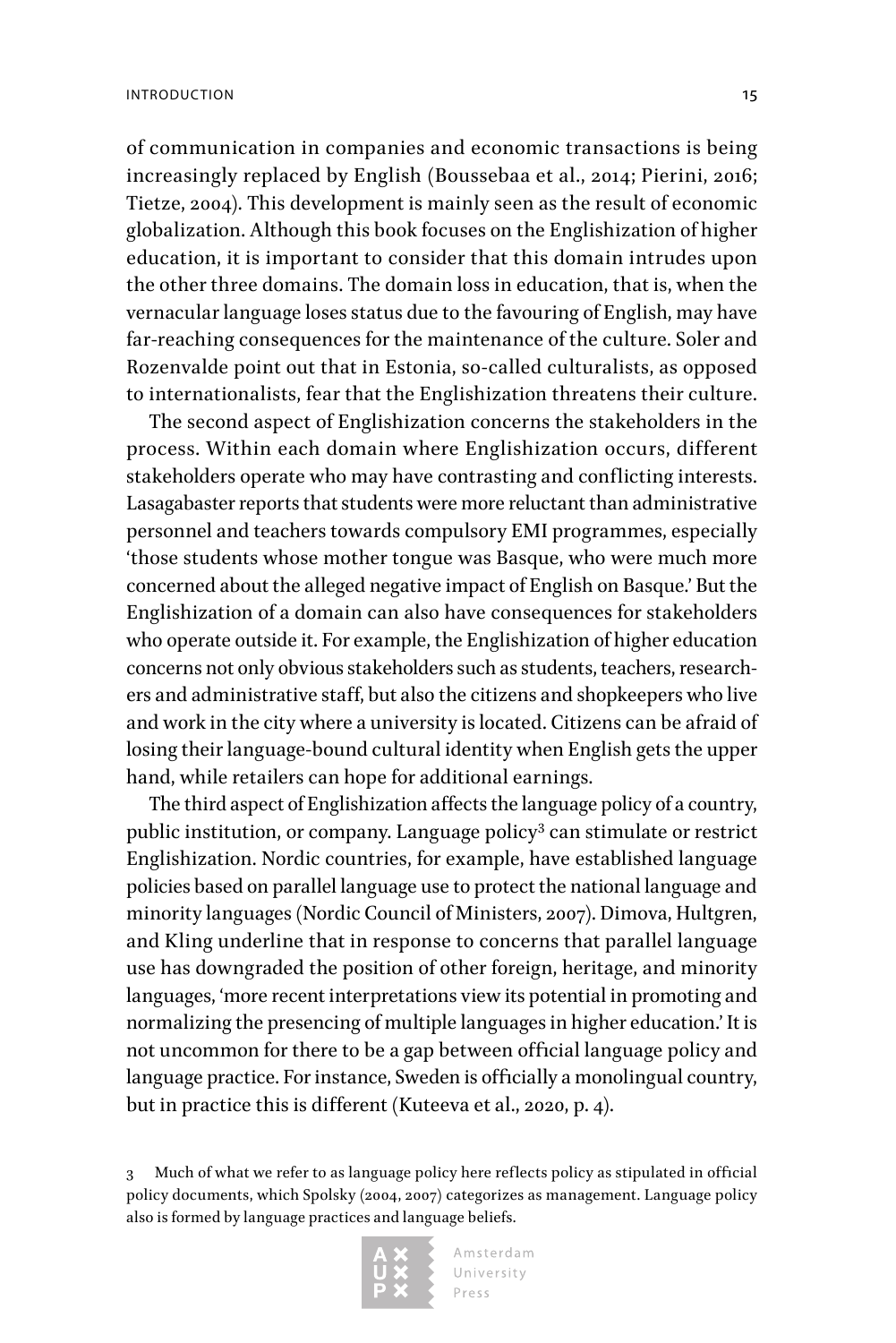The fourth aspect of Englishization, legislation, relates closely to language policy, but should be distinguished from it. New legislation can give way to Englishization or, on the contrary, restrict it. When the French government, according to Le Lièvre, wanted to create more possibilities for EMI programmes with the Fioraso law, this led to fierce resistance. In Italy and the Netherlands, Englishization was the subject of a lawsuit (Pulcini & Campagna, 2015; Edwards, 2016). In Europe, Englishization is not only about national legislation, but also about European legislation that offers both possibilities and restrictions.

The fifth aspect of Englishization concerns the material resources used in various domains. Englishization also means that English-language films, literature and music and icons of Anglophone culture are perceived in other cultures, which may imply the downgrading of products of some cultures. If EMI programmes predominate in higher education, does that mean that academically relevant sources in languages that have not been translated into English are still used? The question is whether EMI undermines cultural diversity. The production of material resources in the first language (L1) will be reduced if, as suggested in Latvia, PhD candidates have to produce their research in English, thus reducing the range of local research topics covered (Soler & Rozenvalde).

The sixth aspect of Englishization concerns its normative dimension. Englishization is an evaluative-descriptive term; it is by no means a neutral concept. In public controversies about Englishization, the term acquires negative connotations for various stakeholders (Rivlina, 2013). Murphy and Zuaro point out that the Italian word for Englishization – *Anglicizzazione* – 'is mentioned solely in connection with the negative effect on other languages, which leads to monolingualism and subservience to Anglophone culture.' Because the burdens of Englishization are often not fairly distributed in reality (Boussebaa & Tienari, 2019; Jackson & Primecz, 2019), its normative dimension can be addressed in terms of linguistic justice (Alcalde, 2015). The implicit normative assumptions that underlie language policies and the public judgments about Englishization can be made explicit and critically examined on the basis of a well-founded idea of linguistic justice (Van Parijs, 2011).

The aim of this book is to describe, explain and assess the differences and similarities between European countries with regard to the Englishization of higher education. To this end, we asked eminent scholars to write a contribution on the Englishization of higher education in a specific country. Their analyses build on existing research into Englishization that has intensified over the last 15 years (Boussebaa & Brown, 2017; Earls, 2013; Hultgren &

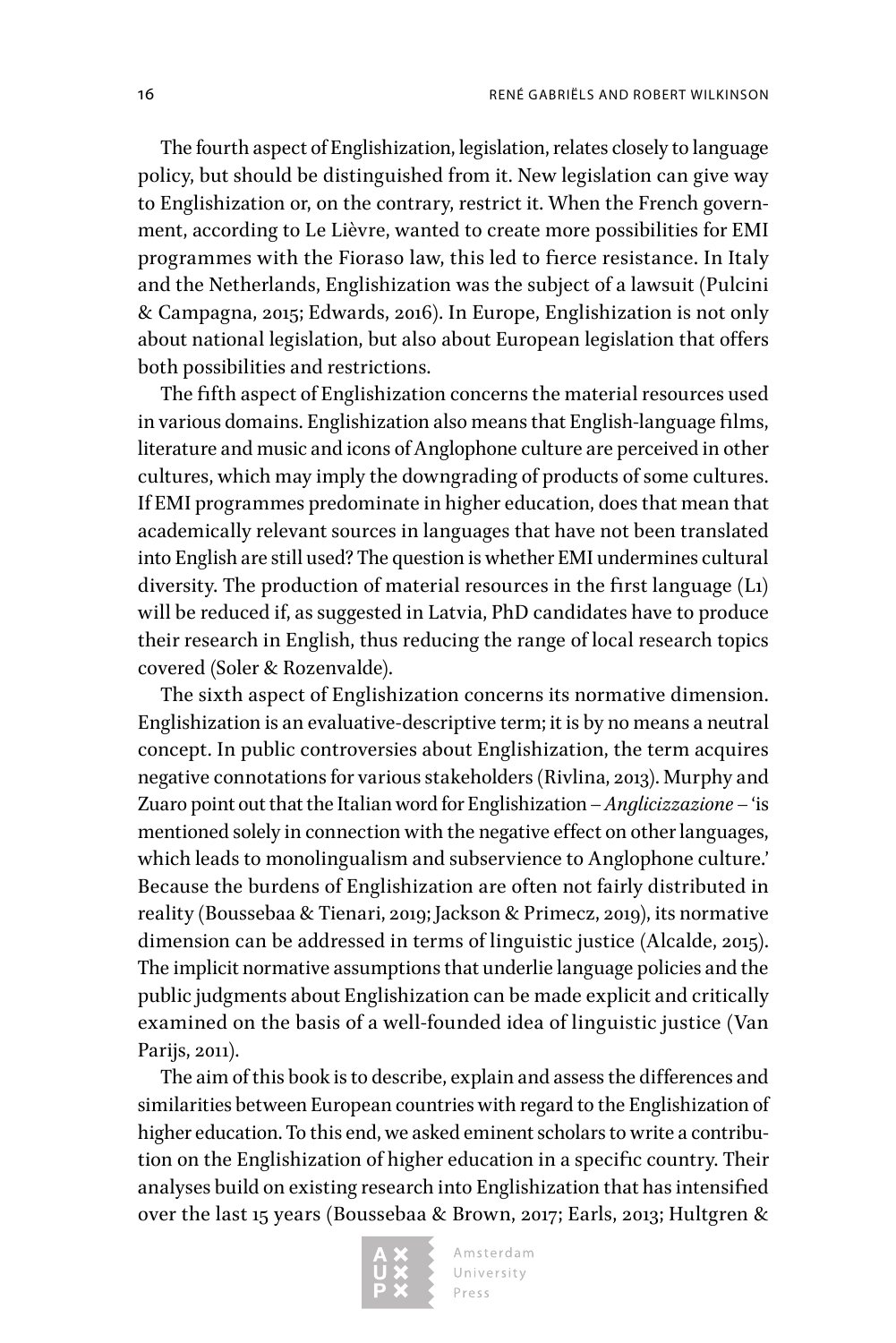Thøgersen, 2014; Kirkpatrick, 2011; Lanvers & Hultgren, 2018a; Tam, 2009 and 2019).

Research into the Englishization of higher education investigates three levels: micro (everyday research and education at the faculty level), meso (the university and the immediate environment), macro (nation state and the global context). At the micro level, questions relate how practitioners perceive the quality of education, the nature of knowledge, disciplinary differences and the impact of affect in EMI (Block & Khan, 2020; Hunter & Lanvers). At the meso level, questions concern the effects of Englishization on the immediate surroundings of the university, where services both within and outside the university may need to become bilingual or multilingual (Belyaeva et al.). At a macro level, questions address Englishization against the background of global developments. Gustafsson and Valcke, for instance, link it to the Sustainable Development Goals of the United Nations. Research at this level delves into the commodification of academic research and higher education as well as the balance of power.

The three distinct levels are interrelated. A macroscopic perspective is indispensable for an explanation of phenomena that take place at the micro and meso level. Certainly, when it comes to the increase in EMI programmes, the relationship between the meso and macro level is often discussed in the context of the internationalization of higher education (cf. Bowles & Murphy, 2020; Gürtler & Kronewald, 2015; Pulcini & Campagna, 2015; Shimauchi, 2018; Tejada-Sánchez & Molina-Naar, 2020). Internationalization and Englishization are not two sides of the same coin, rather two different processes. It is possible to have internationalization without Englishization. The Spanish language, for example, is not only used in higher education in Spain, but also in Latin America and serves the international cooperation of universities. Conversely, Englishization can occur without internationalization, for example in the Commonwealth (Van Parijs). In addition, Murphy and Mengistu (2020, p. 95) emphasize that Ethiopia is 'an intriguing counter-example of the idea that internationalization is synonymous with Englishization.'

#### **3 The glocalization of EMI**

The global dispersion of EMI can best be described in terms of glocalization. The concept of glocalization indicates that the global intensification of dependencies beyond national borders in different domains goes hand in hand with the articulation of local particularities (Robertson, 1992,

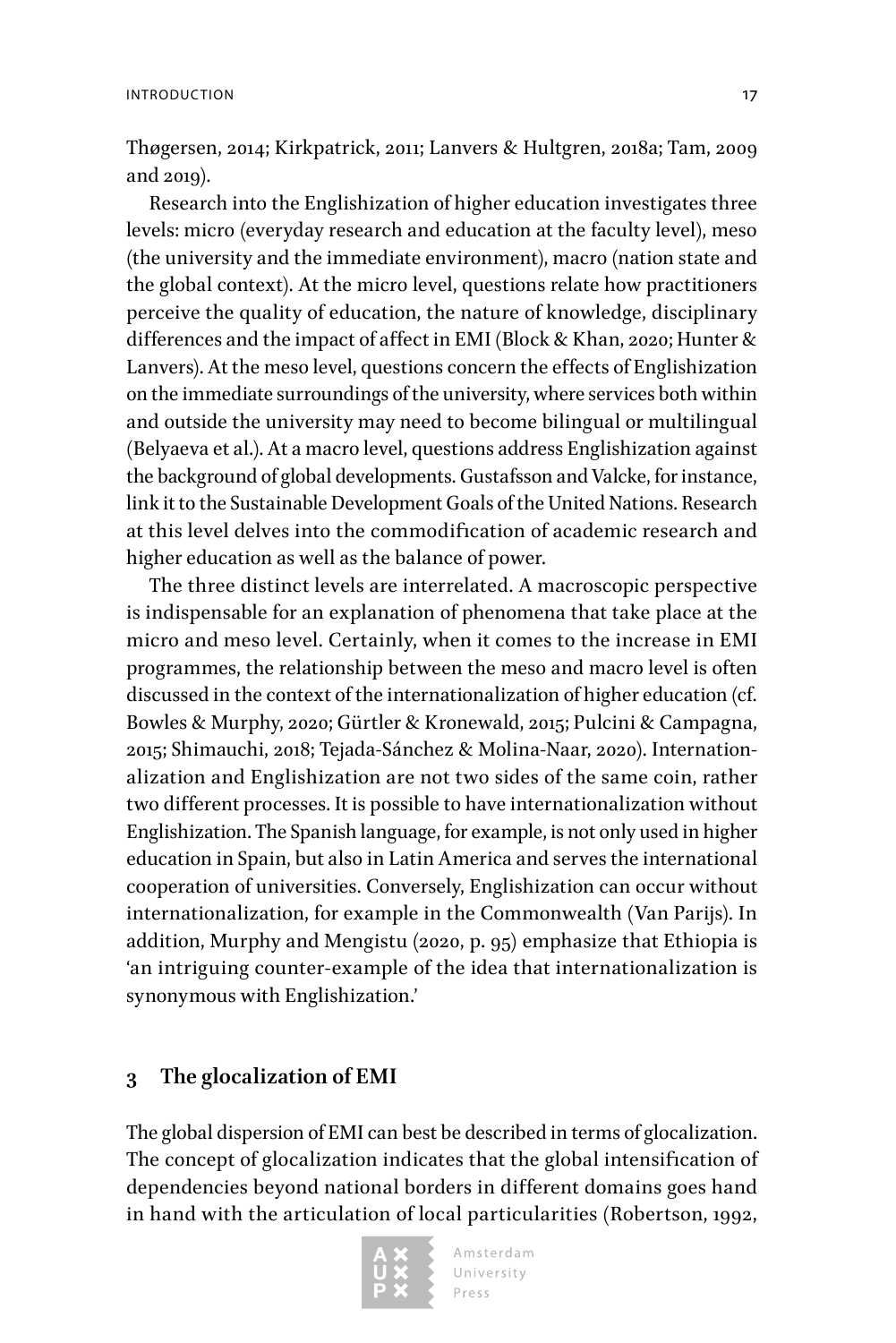pp. 173-174). This global-local nexus can also be applied to the worldwide dispersion of EMI (Alsagoff, 2010; Shi, 2013). In this case, glocalization means that universities across the world offer EMI programmes, but they do so in their own way. This implies that Englishization differs according to time and place. This volume presents several examples of localized varieties of the Englishization of higher education in Europe. In Belgium, for example, because of the language conflict conducted there, there is more reluctance towards the Englishization of higher education than in Austria, where it is hardly a topic of discussion (Dannerer, Gaisch & Smit; Van Splunder). Nevertheless, there are also similarities between the various European countries. The concept of glocalization can yield a better understanding of how English is adapted in different contexts. Glocalization underlines that English becomes modified in the different parts of the world and often generates interesting hybrids (Alsagoff, 2010).

Localized expressions of English by non-natives may not meet the assumed standard English, but they are unavoidable. The kinds of English used in communication are often very different from the English taught in classrooms and that of English L1 speakers. Efficient communication among non-English L1 speakers can occur through hybrid forms or translanguaging (Gustafsson & Valcke; Le Lièvre). The concept of glocalization presupposes that there is a tension between the local and the global. This is by no means a process that runs smoothly and is free from conflict and resistance. Global forces to meet certain standards often lead to local resistance.

The fact that there is local resistance to a global phenomenon such as Englishization shows that it is not useful to speak of linguistic imperialism, because this concept assumes that a language is imposed top-down and there is little or no room to do something bottom-up against it. Phillipson, who coined this concept, argues that 'the dominance of English is asserted and maintained by the establishment and continuous reconstitution of structural and cultural inequalities between English and other languages' (Phillipson, 1992, p. 47). The concept of linguistic imperialism presupposes an imperial power that intends to impose its language policy on third parties. However, the reality looks different. It is true that Englishization involves specific power relations, but the power of some agents (for instance the British Council, the IMF and the World Bank) has never been so totalizing that no other agents have the possibility of establishing countervailing powers. Actors do have possibilities, however limited, to resist the language imposed on them and to partially shape it themselves.

In contrast to the concept of linguistic imperialism, the concept of glocalization does justice to the linguistic dimension of the agency-structure

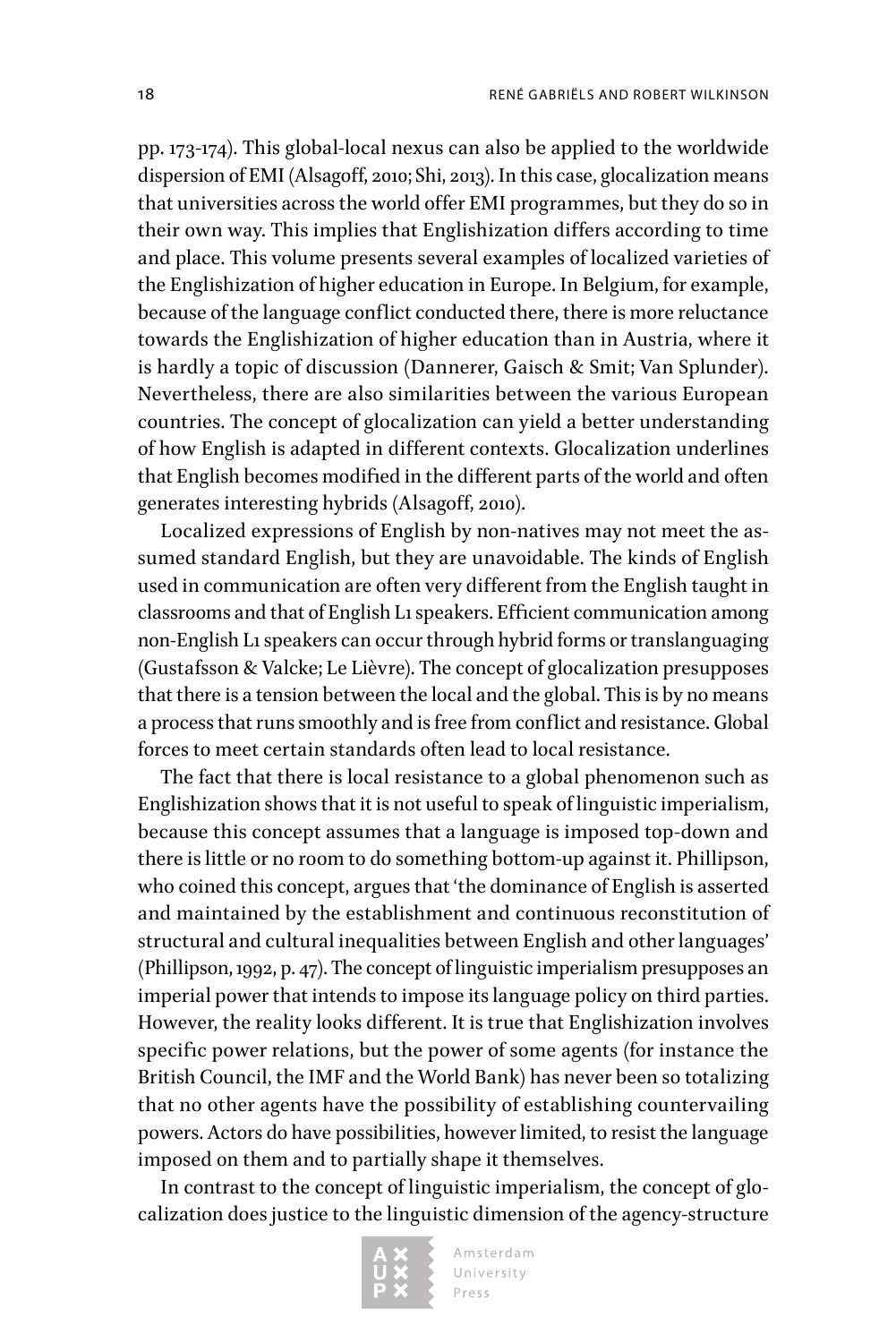problem, which concerns the extent to which individuals and collectives act as free agents or are determined by socio-economic and other structures (Giddens, 1984). Whereas the concept of linguistic imperialism suggests individuals and collectives locally cannot withstand global structures pushing Englishization, the concept of glocalization underlines that Englishization is not a unidimensional but a multidimensional process in which the global and the local must be conceived as dialectically interconnected. This dialectical interconnectedness is based on the assumption that agency and structure are complementary and mutually constitutive forces – that is to say that the actions of individuals and collectives are influenced and constrained by structures, but that their actions can change these structures to some extent. Simultaneously, the structures changed by Englishization shape and constrain the actions of individuals and collectives, and they have the ability to empower and to inspire resistance. For example, at the Politecnico di Milano in Italy, teachers and students were successful with their opposition to a majority decision of the senate to offer all MA programmes and PhD courses in English (Pulcini & Campagna, 2015; Quick, 2021, p. 59). Agents can freely discuss and consciously alter the linguistic landscape in which they operate. It is not clear *a priori* that they cannot make a change in a specific linguistic landscape, because of Englishization.

#### **4 Crucial issues**

The worldwide discussion about Englishization is usually about its consequences. This mainly concerns four related issues: quality, cultural identity, inequality and voice. What are the consequences of Englishization for the quality of research and education at universities, the cultural identity of a region or country, the inequality between stakeholders and their voice? These crucial issues, addressed in various contributions to this book, deserve a brief explanation.

A recurring point of discussion is the suggestion that the increase in EMI programmes in higher education harms the quality of research and education. In public debates about Englishization it is often suggested that the language proficiency of non-native researchers and students could never be good enough to articulate linguistically the nuances necessary for science (Le Lièvre; Soler & Rozenvalde; Wilkinson & Gabriëls). Moreover, proficiency in the L1 would be damaged by Englishization. Many students trained in EMI will find jobs where command of the spoken and written L1 must be at a high level. This applies, for example, to doctors, psychologists, lawyers

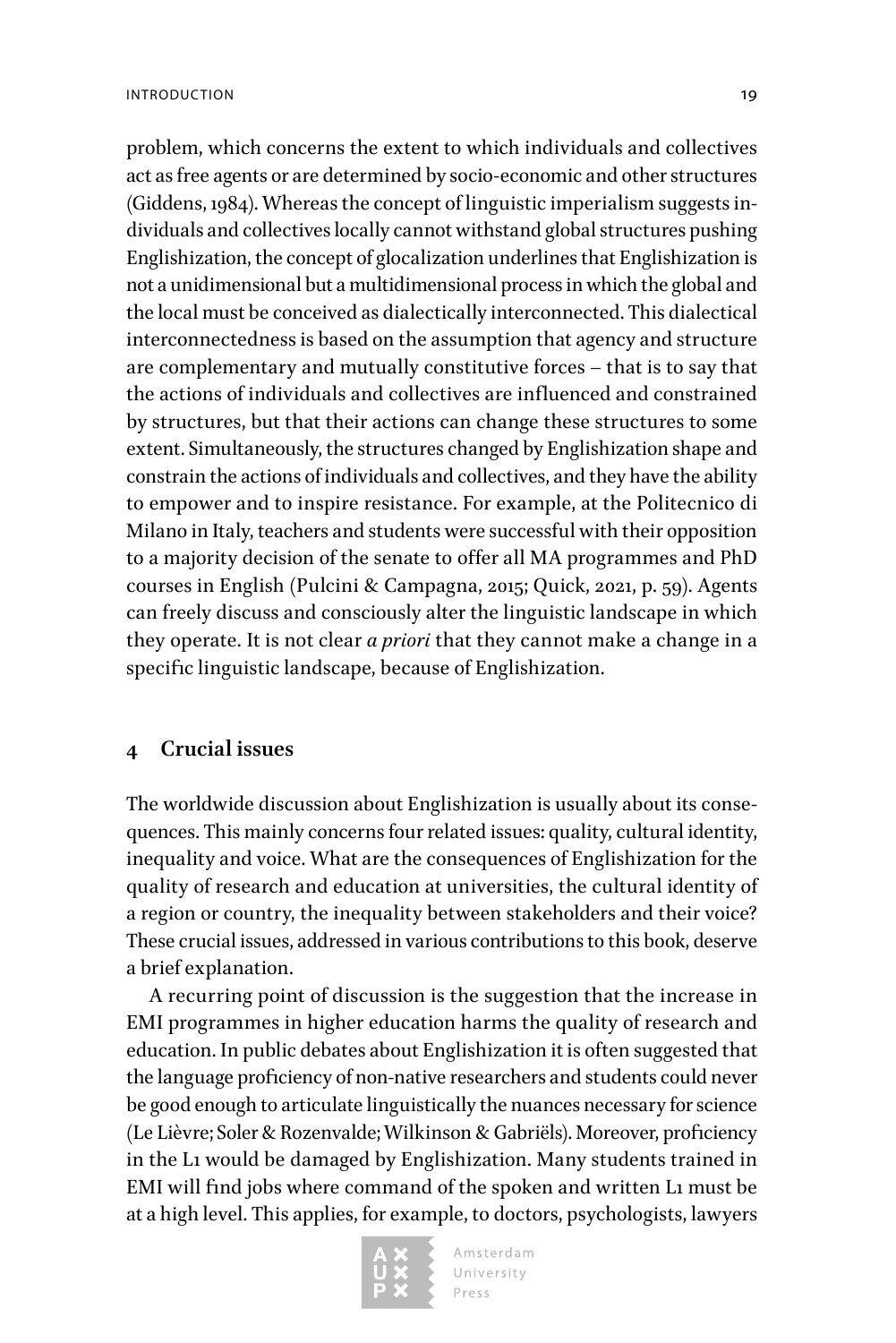and managers who have to use the local L1. In order to safeguard the local L1 a country could offer, alongside the EMI provision, programmes in this language for international students. In Germany, some programmes require international students to engage in German language classes, increasing their opportunities in the attractive German job market (Hunter & Lanvers). Meanwhile, in countries such as Austria (Dannerer, Gaisch, & Smit) and Russia (Belyaeva, Kuznetsova, Nikiforova, & Suchkova), there are hardly any quality assurance policies with regard to English proficiency. In various countries there are tests, accreditation procedures and certificates (Dimova, Hultgren, & Kling; Gustafsson & Valcke; Lasagabaster; Van Splunder).

Assuming that the identity of individuals and collectives is largely based on language, Englishization is associated with identity (Preece, 2016). Englishization is perceived as a threat to cultural identity in countries and regions that were unwillingly forced to use a foreign language and were liberated from the imposition by historical developments (Lasagabaster; Soler & Rozenvalde; Van Splunder), but also in smaller countries and regions that have not experienced previous imposition (see also Lanvers & Hultgren, 2018b). Englishization has an impact on the input that academics give directly or indirectly to the art, culture and social life of a country, because that depends to a great extent on a shared language. Englishization could create an even (larger) cultural gap between the academic and non-academic world. In Denmark, the question has been raised concerning how those who do not have a sufficient level of English proficiency are able to gain access to scientific knowledge that is mainly disseminated in English (Dimova, Hultgren, & Kling). Another problem concerning cultural identity is whether Englishization will lead to the disappearance of French, German, Italian, Swedish, and so on, as academic languages. For cultural identity, the input of the humanities and to a somewhat lesser extent the social sciences is perhaps more important than that of the natural sciences. But Englishization is not necessarily a threat to the identity of a country or region. In higher education, EMI programmes enable various stakeholders to communicate across cultural boundaries and diversify their identity. People who, in addition to their L1, use English to communicate cross-culturally have a linguistic repertoire that reflects a multicultural rather than a monocultural identity (Gustafsson & Valcke).

The issues of both cultural identity and inequality show that discussions about Englishization relate not only to higher education, but to society as a whole. The question is whether Englishization entails the emergence of new enclaves in which some are privileged and others marginalized. Does this process create a cleft between Englishized students who can move around the world as nomads and socially less advantaged students who

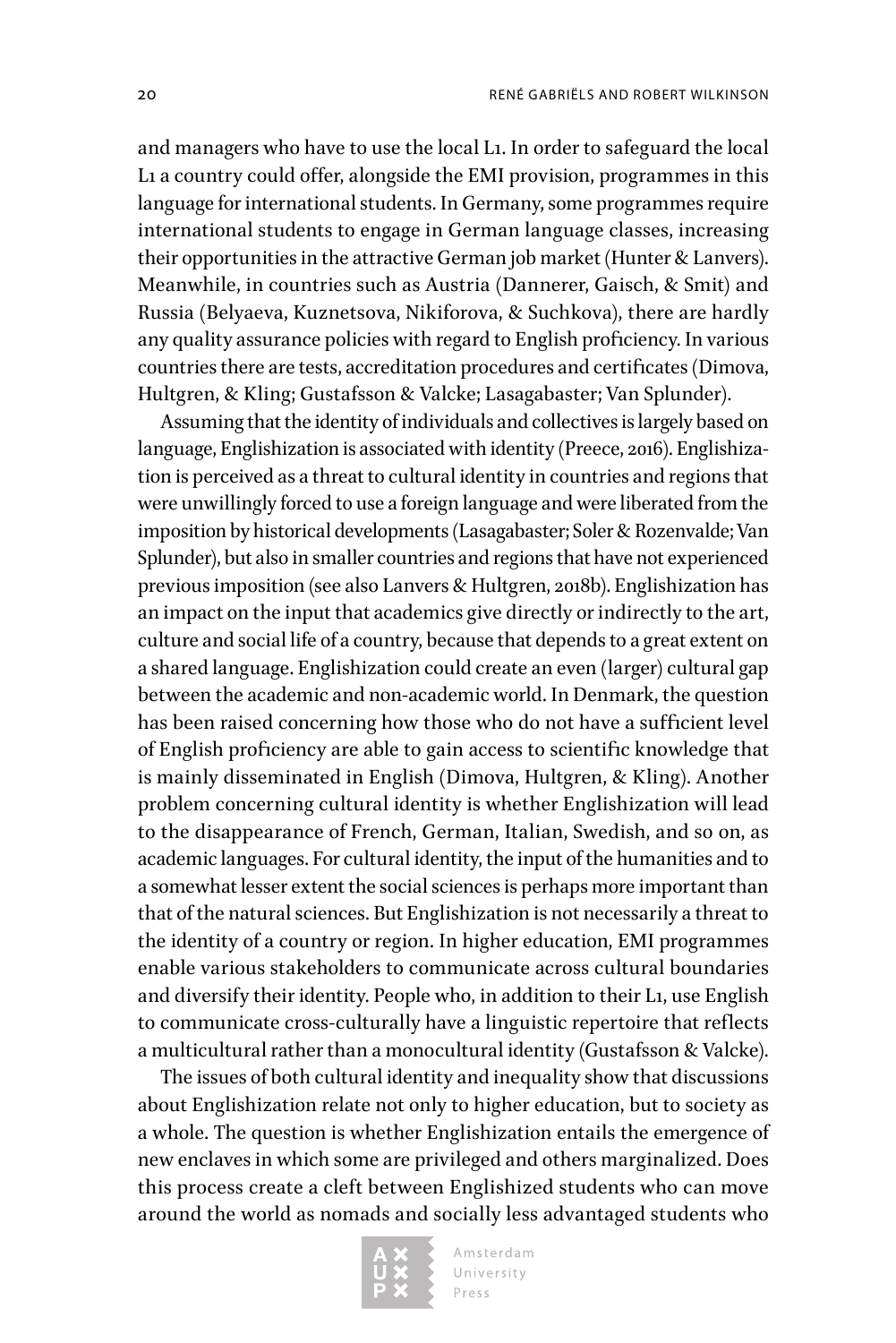are confined to their own state or region? The opportunities to follow EMI are not equal within and between countries. Within countries English may be an additional barrier for students who already find studying in the L1 a challenge. In Italy research indicates that students from higher social classes benefit more from EMI than students from lower classes (Murphy & Zuaro). In a country like Croatia, for example, there are fewer options for following EMI programmes than in Denmark (Dimova, Hultgren, & Kling; Drljača Margić). However, some argue that when certain conditions are met the use of English can contribute to greater equality (Van Parijs, 2011).

In practice, stakeholders who are involved in Englishization or who bear its consequences often have little opportunity to voice their concerns about language policy. The possibilities to voice opinions regarding Englishization may be frustrated by top-down language policies that prevent stakeholders from being heard (Le Lièvre; Soler & Rozenvalde; Van Splunder). The contrast is substantial between the top-down discourses of policymakers and the bottom-up discourses of 'those endowed with less or no institutional power to influence the extent of English used, but who may nevertheless have strong attitudes to it' (Lanvers & Hultgren, 2018a, p. 5). There is a democratic deficit if stakeholders do not have possibilities to shape the language policy to which they are subject. Democracy implies that those affected by policies have the opportunity to significantly set their mark on it. Top-down language policies do not give all stakeholders this option, certainly not those outside the academic world. With regard to the last point, it can be pointed out that Englishization undermines the democratization of knowledge 'by inhibiting the development of a lexicon that keeps track, in the local language, of scientific advances and by hindering the flow of knowledge and ideas between universities and the rest of society' (Van Parijs).

Notwithstanding differences between Europe and other continents regarding Englishization, it is noteworthy that crucial issues such as quality, cultural identity, inequality and voice are the subject of academic and public debates all over the world (Tam, 2009; McIlwraith, 2015; Tejada-Sánchez & Molina-Naar, 2020). Similarly, there is also an increase of research into Englishization in Africa, Australia, Asia and America. Analysing developments beyond Europe would help avoid a Eurocentric view of Englishization.

#### **5 The political economy of Englishization**

A macroscopic perspective is indispensable for explaining the phenomena of Englishization described above. For example, the tremendous growth of EMI

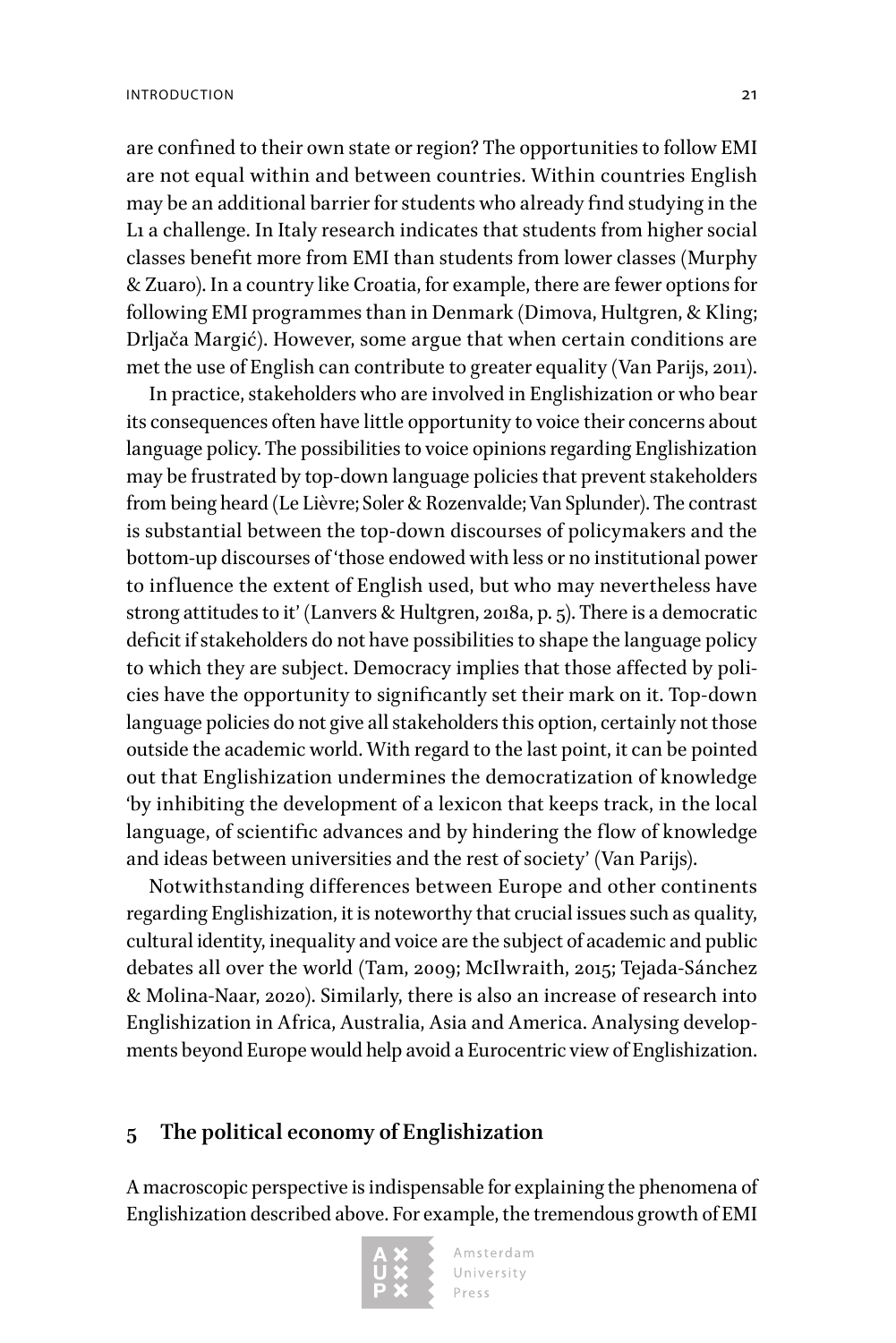programmes at a micro-level and the language policy developed at a meso level can only be properly understood if they are linked to what happens at a macro level. Linguistic and other phenomena at the macro level influence the actions by individuals and collectives on a micro and meso level, which could subsequently lead to (new) phenomena at the macro level, that is, the global language system. The possibilities and constraints of individual actors regarding the use of language on a micro and meso level depend on the way the global language system is structured. The political economy of Englishization studies the nature of the interdependencies between and within these levels and looks for explanatory factors for English increasingly gaining ground in domains where another language was previously used.

Individuals often prefer the English language because it provides them with greater communicative advantage than any other language (De Swaan, 2001). Their preferences and the choices based on them with regard to English cannot be seen in isolation from the way in which the economy is structured. Since the late 1970s, the global economy has been structured in line with neoliberal principles, influencing language policies and practices at the local level (Block, Gray, & Holborow, 2012).

The concept of neoliberalism is a contested concept because there is disagreement about its meaning (Biebricher, 2021; Harvey, 2007; Peck, 2010). To avoid conceptual hair-splitting, neoliberalism may be defined as the idea that the economic order and the political order contribute best to the welfare and freedom of all under the conditions of the deregulation of financial market, the privatization of public services, the flexibilization of the labour market, the reform of the welfare state by reductions of public expenditures, the free movement of goods, services, labour and capital, the maximizing of shareholder value and private ownership legally anchored. Implementing neoliberal policies influenced Englishization in general and in higher education in particular (Giroux, 2014; Sabaté-Dalmau, 2020). This is also pointed out by various authors in this volume (Dannerer, Gaisch, & Smit; Le Lièvre; Studer & Siddiqa; Van Splunder; Wilkinson & Gabriëls).

Due to globalization, the sociolinguistic contexts have changed (Blommaert, 2010). In particular, the increased transnational economic dependencies and the dominant position of the United States have led to an increase in the market value of English. English is a medium that is central where economic transactions take place. Because neoliberalism highly values the free movement of goods, services and capital, international organizations and transnational corporations support the learning of English. The assumption is that it is not only organizations and corporations that benefit from a

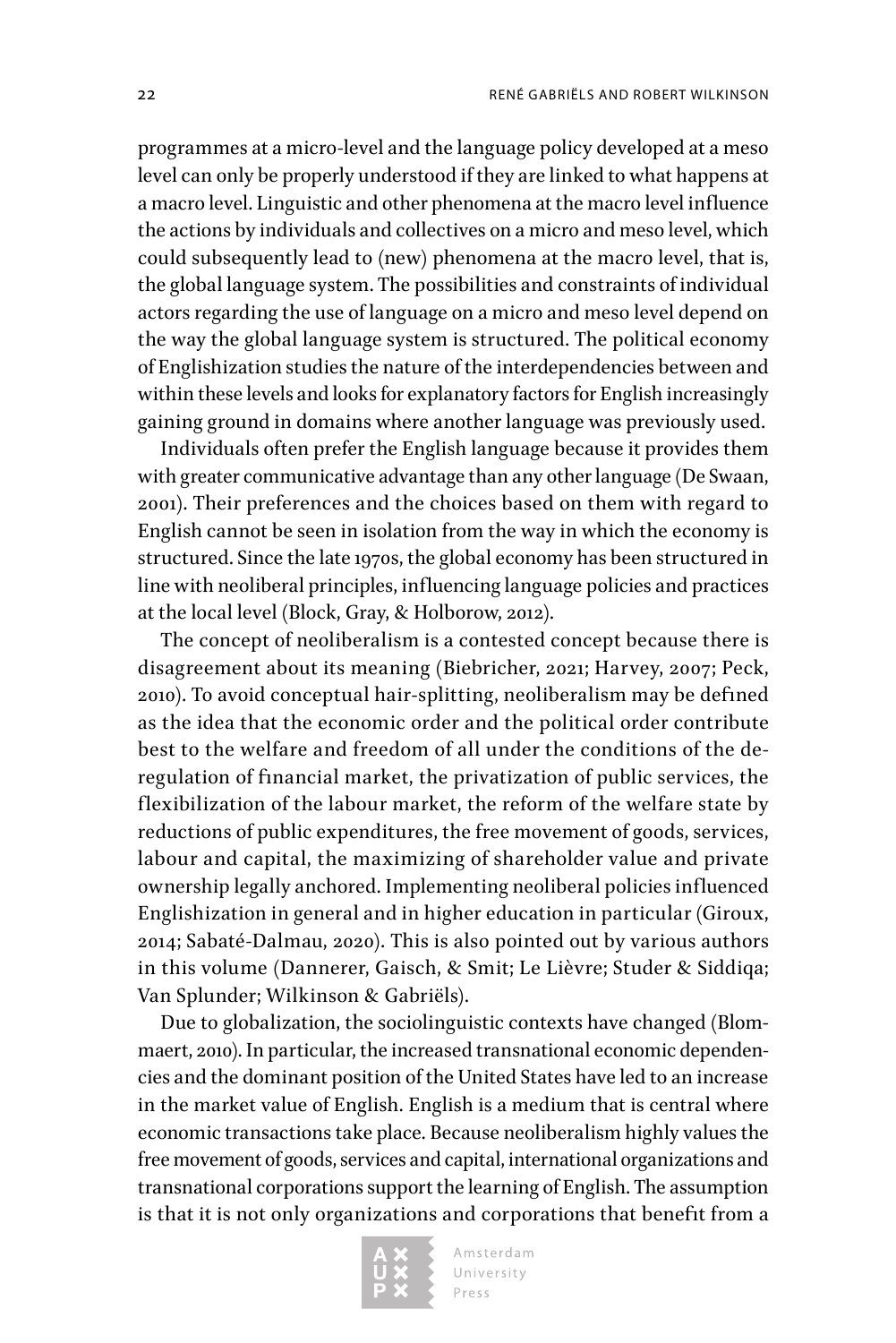high level of English proficiency, but individuals too, because English will contribute to increasing their job opportunities.

Higher education has become more receptive to and serves as an agent of Englishization, because neoliberalism transformed the classical university into an entrepreneurial university (Bok, 2003). The entrepreneurial university is characterized by the commodification of education and research (Radder, 2010). In a global academic market, universities compete to attract the best students and scholars and capitalize on their successes. Rankings, for instance, are an important indicator for universities in determining their competitive position. Because the degree of internationalization is one of the indicators in the rankings, universities attract as many international students as possible. To do so, they offer more and more EMI programmes.

The more universities are modelled on companies, the more university administrators become managers (Boomkens & Gabriëls, 2008). The rise of New Public Management (NPM) plays an important role in the context of higher education. NPM requires academics to have the habitus of a *homo economicus* who knows how to capitalize the acquisition and transfer of knowledge and not the habitus of the classical *homo academicus* (Münch, 2011, pp. 94-131). Where the *homo economicus* prevails, language is seen as an instrument, merely as a medium to transfer information to another person in an efficient manner. This would seem to invalidate objections to Englishization. On the other hand, those who use language as the bearer of a specific cultural identity may not easily support Englishization.

The political economy of Englishization draws attention to the consequences that the allocation of a resource such as language has for the quality of education, cultural identity, inequality and voice. As mentioned before, quality of education is mainly about two issues: the question of whether proficiency in English provides sufficient quality of education and research and the question whether Englishization implies that people can no longer express themselves at a high level in their L1. If language is central to people's identity, then the neoliberal push towards Englishization could be perceived as a threat to their identity. Englishization, as Boussebaa and Brown (2017) suggest, contributes to identity regulation that turns locals into Anglophones who have internalized the values of entrepreneurship. The growing socio-economic inequality inherent in neoliberalism is reflected in the fact that access to EMI programmes is often limited to those who can afford it. English functions as a gatekeeper and can increase the difference between those who master this language and those who do not (Price, 2014, p. 586). This may explain why in many countries the call is getting louder

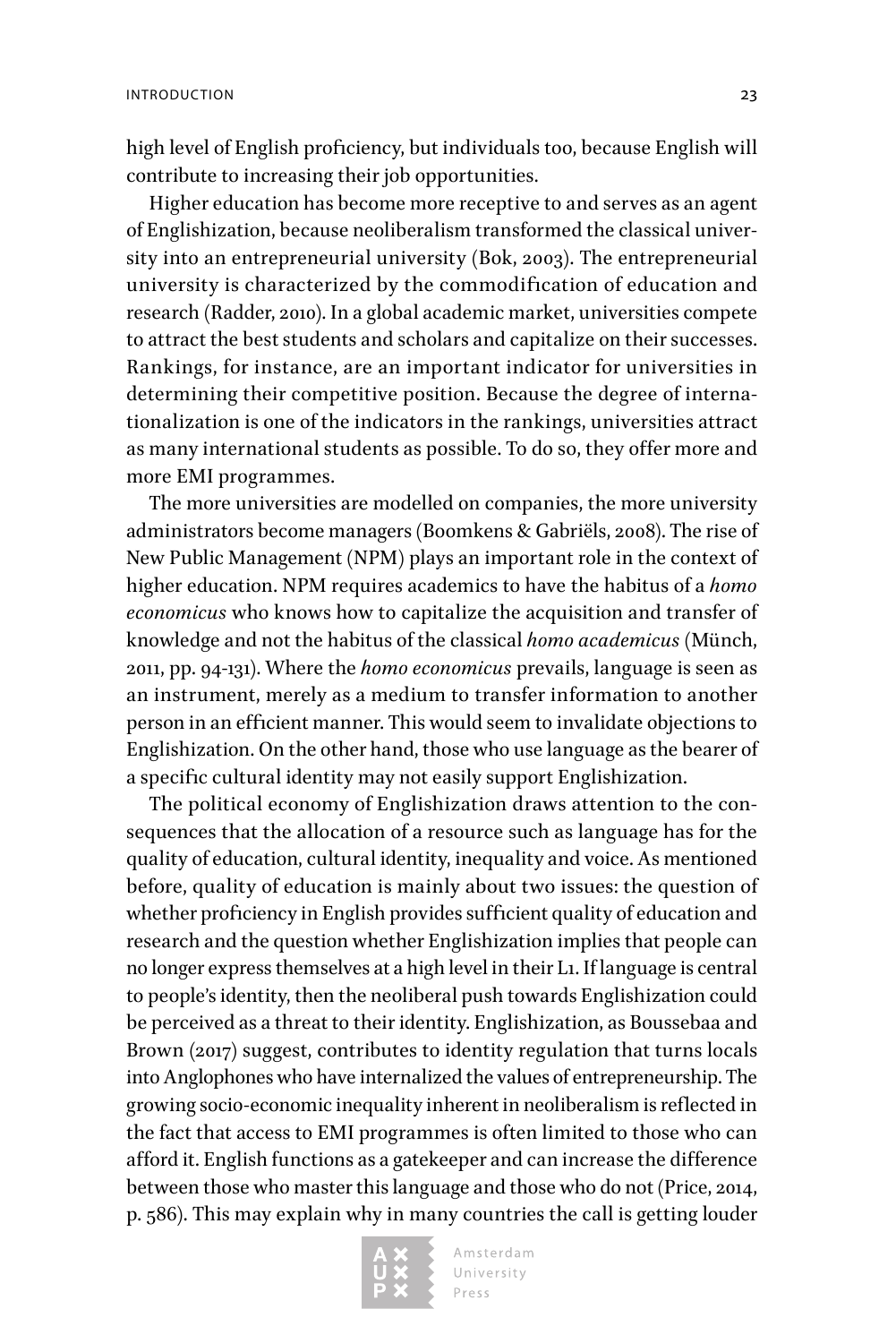to democratize higher education and to involve more stakeholders in the development of (language) policies.

#### **6 Linguistic justice and democracy**

The phenomena of Englishization in higher education and the politicoeconomic explanation merit an assessment. Public controversies about and research into Englishization are by no means neutral. The negative connotation surrounding the term Englishization in various contexts indicates that this is a normatively loaded issue (Lasagabaster). For the assessment of Englishization in higher education, the concepts linguistic justice and democracy can be used.

Linguistic justice deserves more attention in the research into Englishization of higher education than it has received so far, because the consequences of language policies may lead to inequalities that are perceived as unfair by those involved. Gustafsson and Valcke argue that universities should commit to policies that contribute to social justice. Assessing the fairness of language policies and practices that promote Englishization entails describing and justifying ideas about linguistic justice.

Without entertaining the various (liberal, communitarian and other) theories on linguistic justice, only three interpretations of linguistic justice distinguished by Van Parijs (2011) are mentioned here, because they offer good starting points for the critical assessment of Englishization in higher education.

The first interpretation is linguistic justice as cooperative justice. Since English functions as a public good that enables people who speak this language to communicate with each other, their cooperation is fair if the burdens are distributed fairly. The crucial issue now is what, according to this interpretation of linguistic justice, is the most defensible criterion. According to Van Parijs, the criterion of equal cost-benefit ratios underpins this interpretation of linguistic justice, and this requires a contribution from Anglophones, whether or not in the form of a linguistic tax.

Van Parijs considers the second interpretation of linguistic justice, namely as distributive justice, of greater importance. In this interpretation, based on an egalitarian conception of global distributive justice, language is not seen as a public good, but as an individual asset that in principle contributes to everyone having an equal chance of achieving a good life. However, the growing dominance of English language is based on inequalities of opportunities. In view of language policies and practices, the best way to

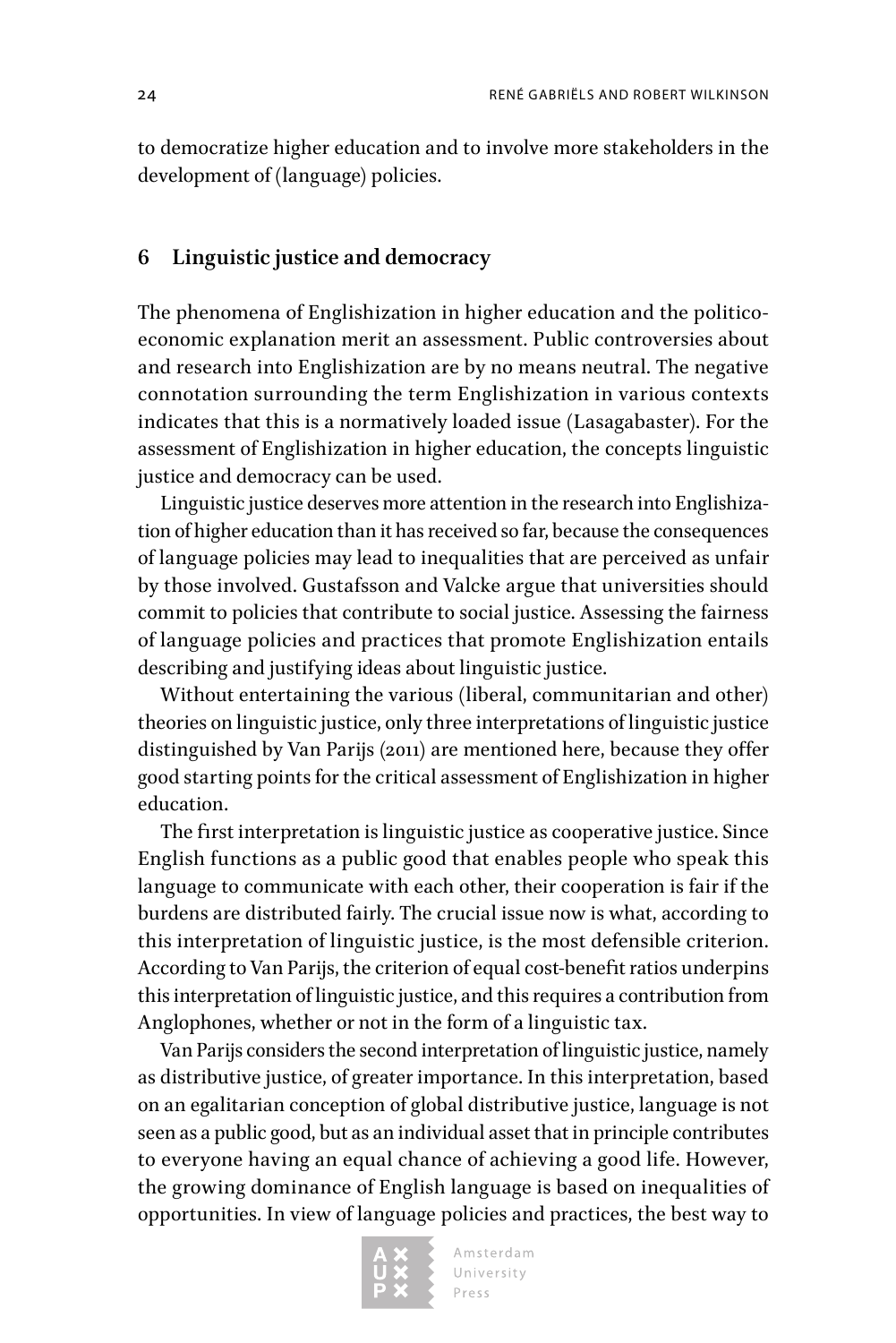deal with this is 'by accelerating the dissemination of the lingua franca beyond the elite of each country' (Van Parijs, 2011, pp. 115-116).

The third interpretation of linguistic justice, namely as parity of esteem, views language not only as a communication tool, but also a marker of identity. This notion of justice is based on the idea that language is constitutive of the collective identity of those who master it and expect their language to be treated with equal respect. It would be unfair if people are stigmatized for not being proficient in English. To do justice to linguistic diversity and avoid the dominance of a language, Van Parijs proposes a territorially differentiated coercive linguistic regime in which the coercive rules differ from place to place (Van Parijs, 2011, pp. 133-137). His proposal is not uncontroversial. Some scholars argue that his idea of a territorially differentiated coercive linguistic regime does not do justice to the frequent incongruence between territory and language. Moreover, multiple language groups may claim the same territory, and there are Englishes with different statuses and linguistically hybrid settings (De Schutter & Robichaud, 2015; May, 2015).

The concept of linguistic justice could be applied to the assessment of language policies and practices in higher education. Does Englishization frustrate burden sharing? As a linguistic community, does higher education offer equal opportunities for everyone? Do students and staff in higher education feel that there is parity of esteem with regard to the prevailing linguistic regime?

Linguistic justice touches upon democracy. After all, without linguistic justice it is impossible to speak of fully-fledged democratic conditions at the micro, meso, and macro level. For a democracy to function properly the members of a political community must share a common language and possess a corresponding linguistic competence. A common language is important for a shared political culture and ensures a kind of affinity among citizens. However, political practice often shows a tension between a common language and the maintenance of linguistic diversity. A democracy benefits from a common language because it contributes to establishing equal opportunities for citizens to participate in public deliberation and decision making. National states or the European Union must establish one or more official languages for this purpose. However, if a majority or hegemonic language is selected as the official language, it could jeopardize the participation of some citizens.

A crucial question is whether the language policies that drive the Englishization of higher education are democratic or are the result of a top-down implementation that is inherent to New Public Management

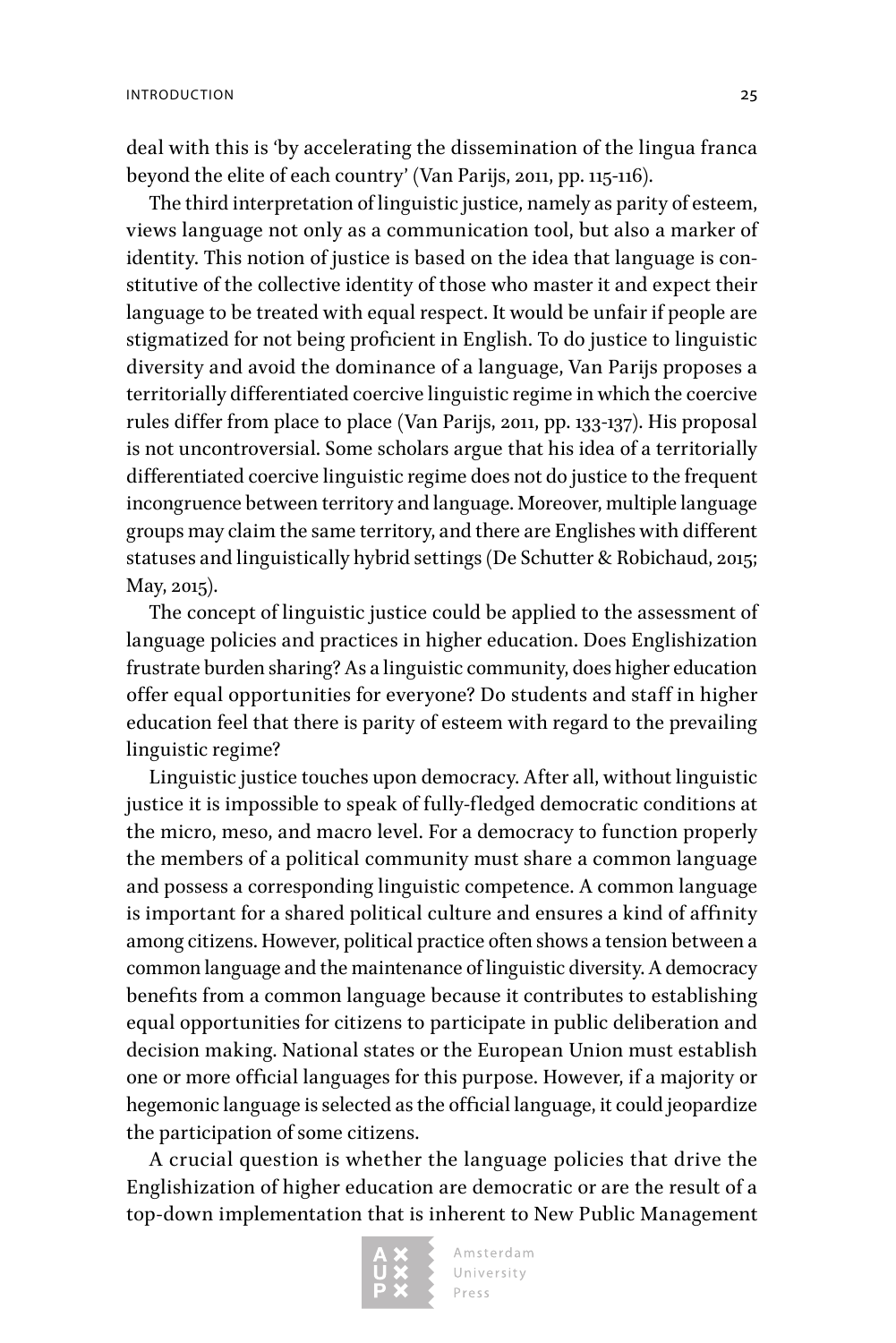(Dimova, Hultgren, & Kling; Gustafsson & Valcke). Democracy means selfgovernment, that those affected by policies should have some say in them. In the case of EMI, stakeholders should have the rights and possibilities to shape the language policy to which they are subject. However, at all levels policymakers take 'shortcuts that bypass public deliberation about political decisions', which erodes 'the fundamental commitment of the democratic ideal of self-government' (Lafont, 2020, p. 3). The hierarchies of languages (De Swaan, 2001) as well as ideologies that hide the gap between official policy and practice and the top-down implementation of EMI programmes (Hultgren et al., 2014; Dannerer, Gaisch, & Smit; Le Lièvre) may be reasons to question the democratic legitimacy of language policies.

#### **7 The legacy of Mithridates**

Returning to the beginning of this introduction, the EU has set great store by the legacy of Mithridates, but the Englishization of higher education in Europe shows that in practice there is still much to be desired. In some countries more than others, Englishization is perceived as both an opportunity and a problem. For example, many contributions in this volume note that the quality of education suffers from insufficient English proficiency among students and teachers. Furthermore, the status of the national language, so important for cultural identity, social cohesion, and democracy, would be affected by Englishization. Moreover, Englishization would widen the gap between academia and society and would make English a barrier to less advantaged citizens. As long as these problems are not resolved, as evidenced by various public controversies in Europe, there is a chance that the proliferation of EMI programmes will be politicized.

Because of the problematic sides of Englishization, there is a great temptation to reverse this process. But that is impossible (Van Parijs). For the time being, Englishization is an irreversible process that can at most be managed in certain directions. From a sociological perspective, Münch (2007, pp. 10-34) raises three related reasons for this. First, the functional adaptation of higher education leads to ever closer global markets of education and research. Second, the institutional path dependence entails that every step that actors take on an academic path reduces the chance that they will take an alternative path, because the costs (money, status, and power) of a turnaround will only increase. Third, the functional adaptation and the institutional path taken are legitimized and consolidated by a language ideology that uses a specific vocabulary (namely that of New

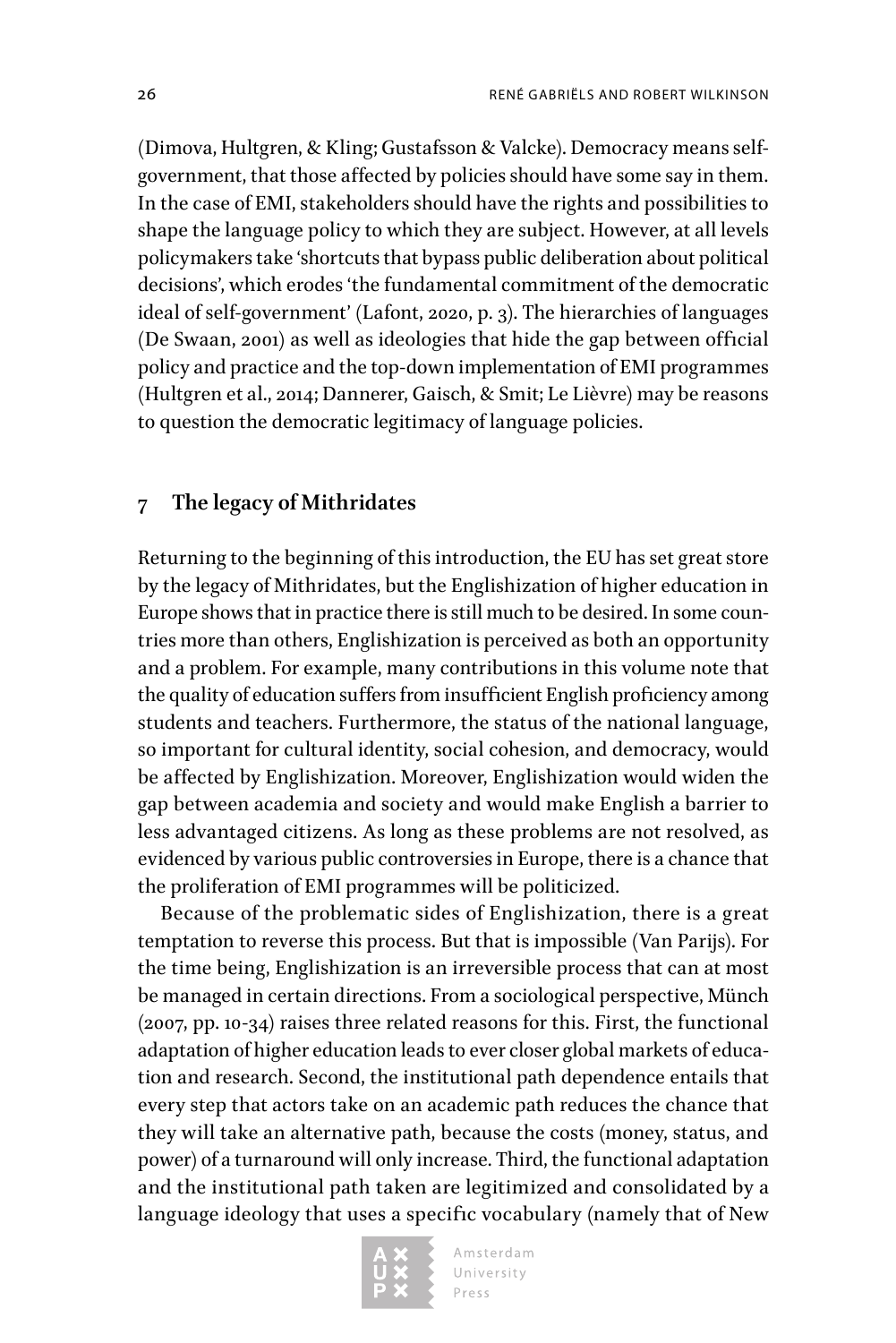Public Management in which ranking, competition, internationalization and excellence are key concepts).

Taken together, the functional adaptation, the institutional path dependence and the language ideology ensure that Englishization will continue for the time being. This does not mean that nothing can be done about the problems raised (Dimova, Hultgren, & Kling; Drljača Margić; Gustafsson & Valcke). For this, from the point of view of democracy, all stakeholders affected by Englishization should have a voice, and not only those in academia.

Taking account of the legacy of Mithridates means recognizing that power relations make up the linguistic landscape and that language conveys a certain world view. The difference between disciplines comes into play here (Cierpich-Kozieł & Mańczak-Wohlfeld; Le Lièvre; Van Splunder). The content conveyed, especially by the humanities and social sciences, is vested in the local culture and language. Domain loss as a result of Englishization in the humanities and social sciences is anything but conducive to innovative input to the local culture and language, as well as their reproduction. Mithridates embodies Humboldt's idea that language is not merely a means of conveying information but expresses a world view that shapes a culture.

Human beings are self-interpreting animals that are embedded in one or more cultures (Taylor, 1985, 2016). Language is no mere communication tool but discloses the world in which human beings live. Mithridates understood that learning another language does not mean appropriating the same tools. Learning another language is actually the appropriation of a shared linguistic world disclosure. And that can be very enriching.

#### **8 An outline of the contributions**

The contributions of this book examine the Englishization of higher education in various European countries. It is impossible to discuss all European countries. Nevertheless, this volume provides a relatively good picture, because countries from Eastern, Western, Southern, and Northern Europe are represented. Of course, the following outline cannot do justice to the richness and complexity of each contribution.

Van Splunder (chap. 2) argues that English has gained a foothold in higher education despite all kinds of government restrictions. Englishization has sparked a public debate in Belgium on identity, equality, and justice. An analysis of this debate and research into EMI shows that Englishization may 'mean internationalization and access to the world', but 'does not mean access to the whole world.' Soler and Rozenvalde (chap. 3) address the

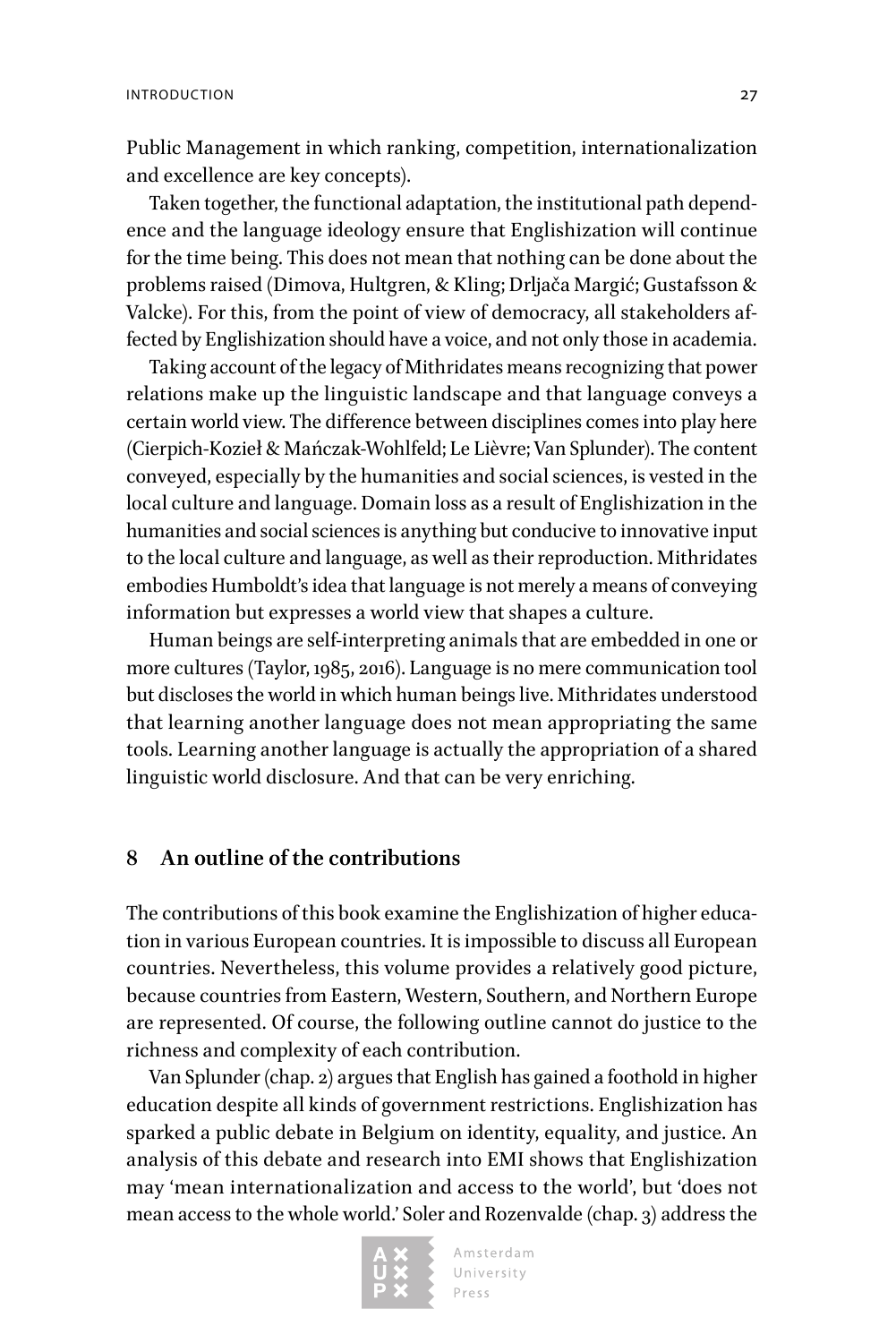way in which Estonia and Latvia have publicly debated the opportunities and threats of the Englishization of higher education. Despite interesting differences between the two countries (for example with regard to the use of Russian in universities), there are fundamental similarities. In both Estonia and Latvia, language-related issues have played an important role in the nation-rebuilding process, and universities must appropriate the top-down language policies of the state. Public debates concern whether the Englishization of higher education affects other spheres in society and whether academia should primarily serve state interests.

Lasagabaster (chap. 4) addresses the impact of Englishization on multilingual Spain where officially bilingual universities play a key role in revitalizing the minority languages Basque, Catalan and Galician. Some perceive Englishization as a potential Trojan horse that might erode the results of four decades of revitalization. Besides this, other linguistic strains caused by Englishization are highlighted, such as the consequences of low level of English proficiency of teachers, students and administrative staff, and disciplinary differences regarding the importance of English. Le Lièvre (chap. 5) sketches an ambivalent picture of the Englishization of higher education in France. This picture is the result of an ongoing debate between the proponents and opponents of EMI programmes who, despite their different perspectives, have in common that they are blind regarding translingual practices. In practice, the linguistic landscape in France is characterized by hybrids, code-switching, and code-mixing rather than by clearly separate and distinguishable languages. Studer and Siddiqa (chap. 6) analyse legal, strategy and policy documents to ascertain how the increased use of English in Swiss higher education has been addressed by policymakers at national and institutional levels. They discuss the concern whether English in Switzerland has become the fifth national language in addition to the four official national languages (German, French, Italian and Romansh). With respect to multilingualism and internationalization, there is a remarkable difference in the way in which institutions in the German-speaking and French-speaking parts of Switzerland assess Englishization: while the former do so pragmatically, on the basis of a cost-benefit analysis, the latter principally do so from the perspective that language gives expression to the cultural identity of a community.

Dimova, Hultgren, and Kling (chap. 7) adopt a longitudinal perspective to the Englishization of higher education in Denmark that shows a shift over time from a critical to a constructive approach. Initially, the alleged consequences of the increasing use of English were critically examined, such as domain loss, inequality among the general public regarding a

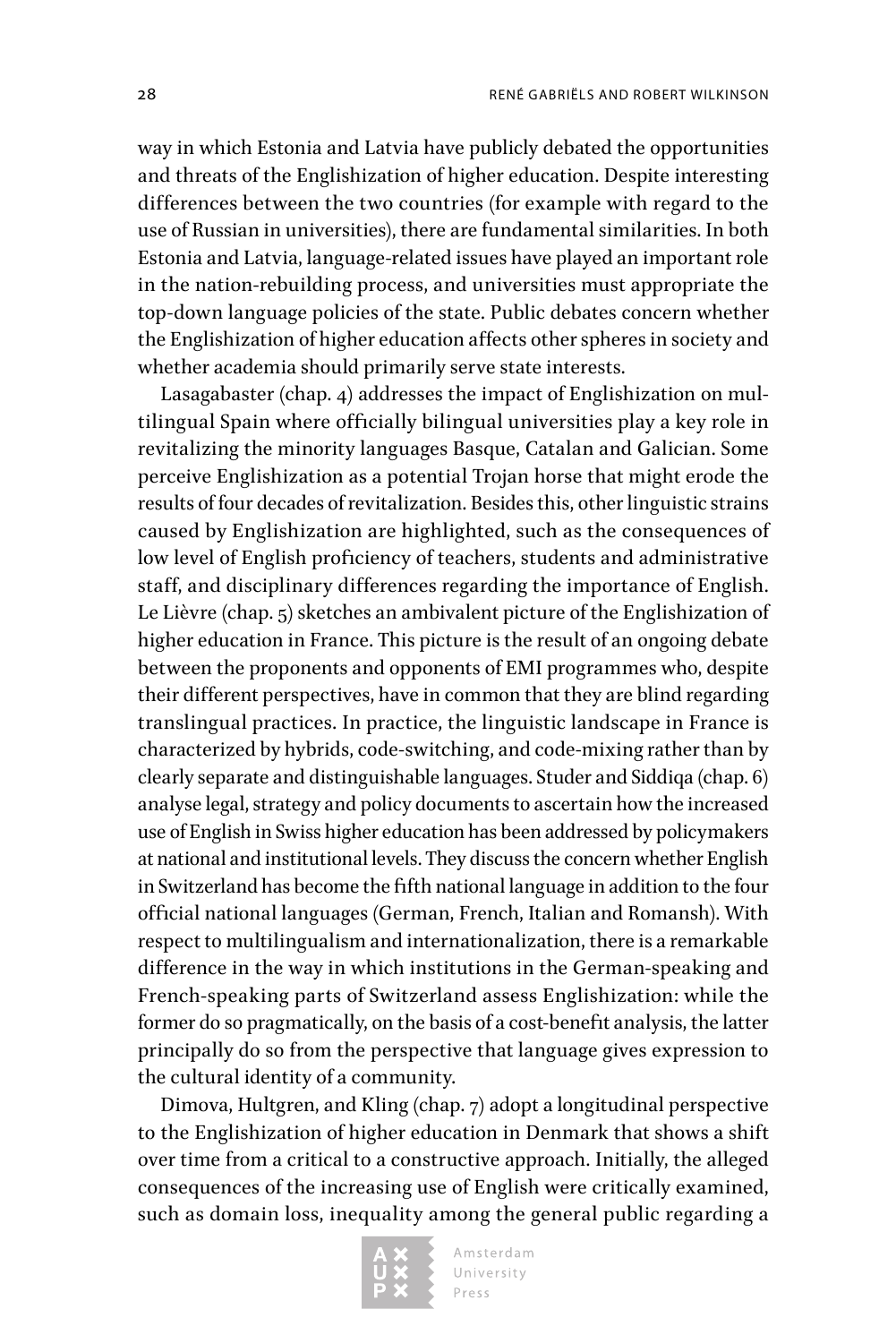sufficient level of English proficiency and a threat to the cultural heritage based on Danish. In Denmark, the critical approach has given way to a constructive approach that assesses Englishization pragmatically, recognizing that the expansion of EMI is inevitable and practical solutions regarding its implementation must be found. Murphy and Zuaro (chap. 8) investigate how the ideas of internationalization and Englishization are conceptualized in academic research on higher education in Italy. While the concept of internationalization is used in a neutral way, the concept of Englishization is endowed with negative connotations (by portraying it as a monolingual and hegemonic process that threatens cultural identity and involves injustice). However, based on Englishization as the medium of instruction, internationalization can 'represent a bridge to other cultures and a way of making Italian academic culture more accessible to international audiences, rather than a threat to its identity.'

Belyaeva, Kuznetsova, Nikiforova and Suchkova (chap. 9) argue that it is inappropriate to apply the concept Englishization to higher education in Russia, because the use of English is not far-reaching enough. Moreover, in Russia there is an incongruity between the language policy at the national level and the language policy at the level of higher education institutions. Although EMI is slowly but steadily acquiring more status in the European part of Russia, and there is evidence that other territories of the Russian Federation will follow this trend, it is noteworthy that in the Far East and elsewhere, Chinese is becoming increasingly popular.

Valcke and Gustafsson (chap. 10) analyse the way in which two universities in Sweden have undertaken curricular reform and managed the opportunities and challenges of teaching and learning through English. Both case studies show that in practice educational dynamics can differ from university to university and it makes sense to adopt the concept EMEMUS: English Medium Education in Multilingual University Settings (Dafouz & Smit, 2016). However different the multilingual university settings at the two Swedish universities, they both show that it is important to develop the multicultural sensitivities of the teaching staff in view of classrooms that are more inclusive and equitable. Wilkinson and Gabriëls (chap. 11) note that in the Netherlands there is an incongruity between the discourse of the university administrators and the critical voices of eminent scholars and intellectuals during a public controversy about Englishization. One explanation for this incongruity is that administrators of Dutch universities manage according to the guidelines of the neoliberal New Public Management and therefore defend other interests than those who publicly question the consequences of Englishization for Dutch culture and society. Although the Englishization of

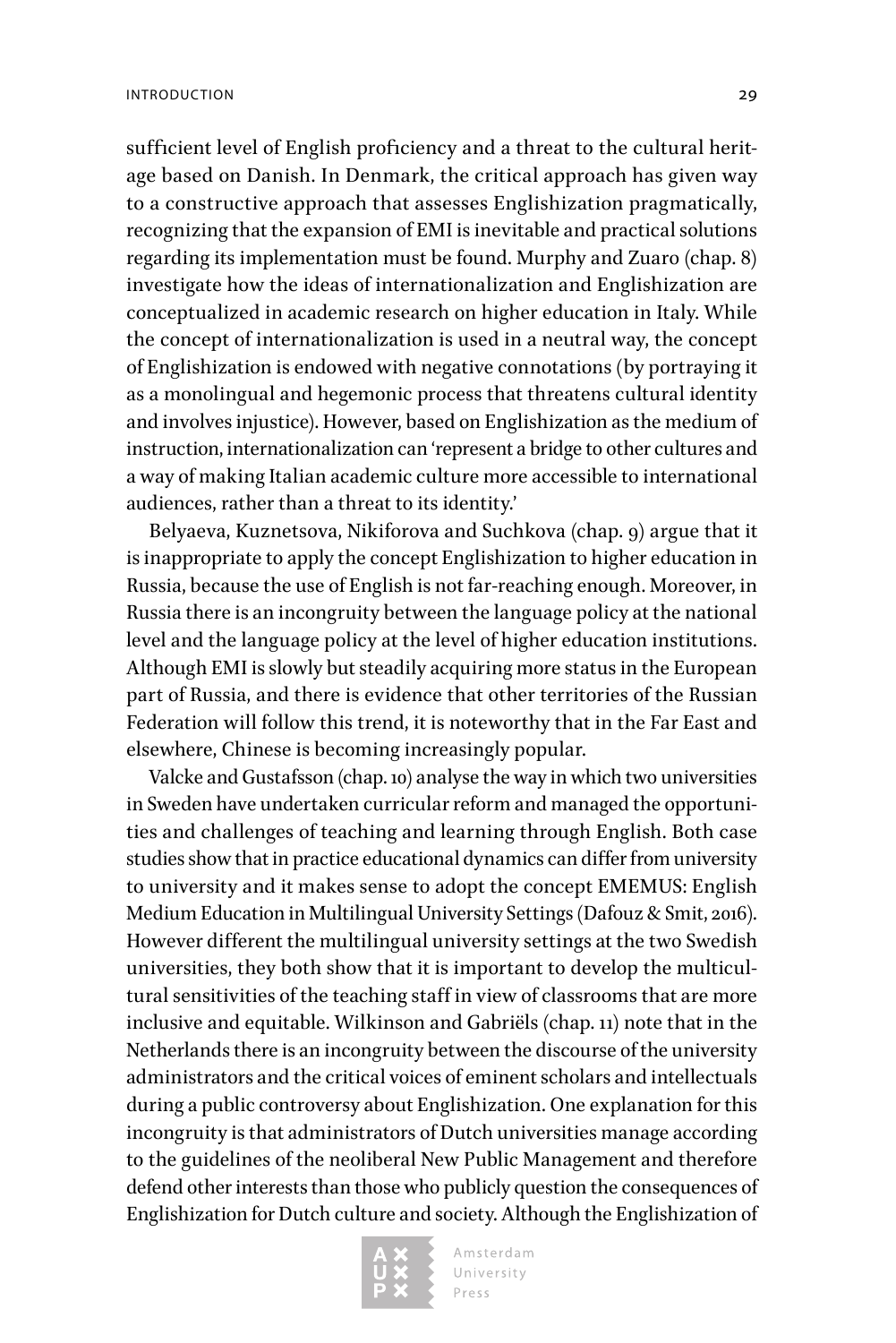Dutch higher education also meets the interests of students who consciously choose EMI programmes, many of them believe that this process results in Anglophone cultural dominance and harms Dutch culture.

Cierpich-Kozieł and Mańczak-Wohlfeld (chap. 12) describe the phenomena of what they call an English-Polish alliance, which amounts to the equalization of the status of English and Polish as languages of instruction. Features of this alliance include the strong growth of EMI programmes, publications in English and the increased importance of this language in job competition. Englishization in Polish higher education is subsumed under the concept of internationalization, which has led to increased status for EMI programmes. Based on analyses of policy texts and statistical data, Dannerer, Gaisch, and Smit (chap. 13) present a differentiated picture of the Englishization of traditional research universities and universities of applied sciences in Austria. It is noticeable that the issue of language in general, and English in particular, is under the radar in Austria, suggesting a lack of awareness that EMI may undermine the use of German in higher education. This corresponds to a utilitarian view of language inherent in Austrian policies.

From an in-depth investigation into EMI at the University of Rijeka in Croatia, Drljača Margić (chap. 14) concludes that no one thinks English should replace Croatian. Only a small minority of teachers and students express concerns about the future status of Croatian in higher education and that EMI will spur a brain drain. This might be because the overall adoption of EMI is rather low with only 3% of study programmes in English. Hunter and Lanvers (chap. 15) report research into how students and teachers experience the affective dimension of Englishization in German institutions of higher education. This research is unique because there are no studies that have examined the impact of affect in EMI on both students and teachers. Although anxiety over proficiency was present among most students and teachers, international students and teachers show a more positive affect towards EMI than local students and teachers, apart from those international students who are more concerned about face-saving.

In the epilogue of this book, Van Parijs (chap. 16) asks himself whether the Englishization of higher education in Europe is a problem and, if so, whether there is anything that can and should be done about it. Higher education confronts many challenges such as the quality of education, access of less advantaged students, the widening gap between academia and society, and the weakening of the national language that is so important to culture and identity. Internationalization entraps immense costs, often invested in Englishization. Addressing these issues is a balancing act: 'a fragile, conflict-ridden balance between giving enough place to English

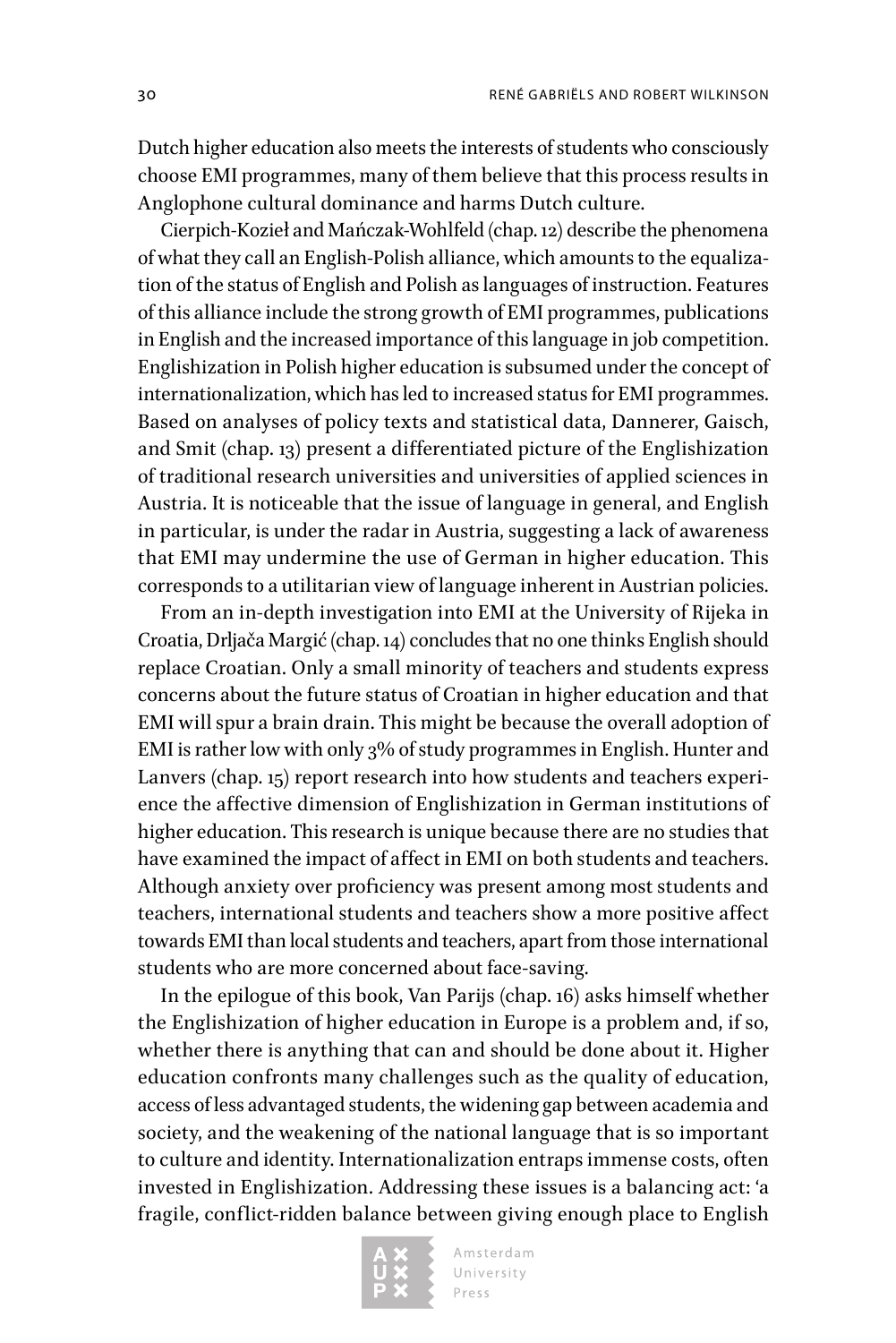not to fall behind and protecting the local languages against domain loss and slow agony.'

#### **References**

- Adelung, J. C. & Vater, J. S. (2019). *Mithridates Oder Allgemeine Sprachenkunde Mit Dem Vater Unser ALS Sprachprobe in Bey Nahe Fuenfhundert Sprachen Und Mundarten.* Forgotten Books. (Original work published 1806-1817)
- Alcalde, J. (2015). Linguistic justice: An interdisciplinary overview of the literature. *Amsterdam Working Papers on Multilingualism*, *3*, 27-96.
- Alsagoff, L. (2010). Hybridity in ways of speaking: The glocalization of English in Singapore. In L. Lim, A. Pakir, & L. Wee (Eds.), *English in Singapore: Modernity and management* (pp. 109-130). Hong Kong University Press.
- Baik, M. J. (2001). Aspects of Englishization in Korean discourse. In E. Thumboo (Ed.), *The three circles of English* (pp. 181-193). UniPress.
- Biebricher, Th. (2021). *Die politische Theorie des Neoliberalismus*. Suhrkamp.
- Block, D., Gray, J., & Holborow, M. (2012). *Neoliberalism and Applied Linguistics.* Routledge.
- Block, D., & Khan, S. (Eds.) (2020). *The secret life of English-medium instruction in higher education: Examining microphenomena in context*. Routledge.
- Blommaert, J. (2010). *The sociolinguistics of globalization*. Cambridge University Press.
- Bok, D. (2003). *Universities in the marketplace: The commercialization of higher education.* Princeton University Press.
- Boomkens, R., & Gabriëls, R. (2008). Paradoxen van het academisch kapitalisme. In Ch. Lorenz (Ed.), *If you're so smart, why aren't you rich? Universiteit, Markt & Management* (pp. 107-130). Boom.
- Boussebaa, M., & Brown, A. D. (2017). Englishization, identity regulation and imperialism. *Organization Studies*, *38*(1), 7-29.
- Boussebaa, M., Sinha, S., & Gabriel, Y. (2014), Englishization in offshore call centers: A postcolonial perspective. *Journal of International Business Studies, 40*(9), 1152-1169. DOI: 10.1057/jibs.2014.25
- Boussebaa, M., & Tienari, J. (2019). Englishization and the politics of knowledge production in management studies. *Journal of Management Inquiry*, *30*(1), 59-67. DOI: 10.1177/1056492619835314
- Bowles, H., & Murphy, A. C. (Eds.) (2020). *English-medium instruction and the internationalization of universities*. Palgrave Macmillan.
- Bradford, A., & Brown, H. D. (Eds.) (2017). *English-medium instruction in Japanese higher education: Policy, challenges and outcomes*. Multilingual Matters.



Amsterdam University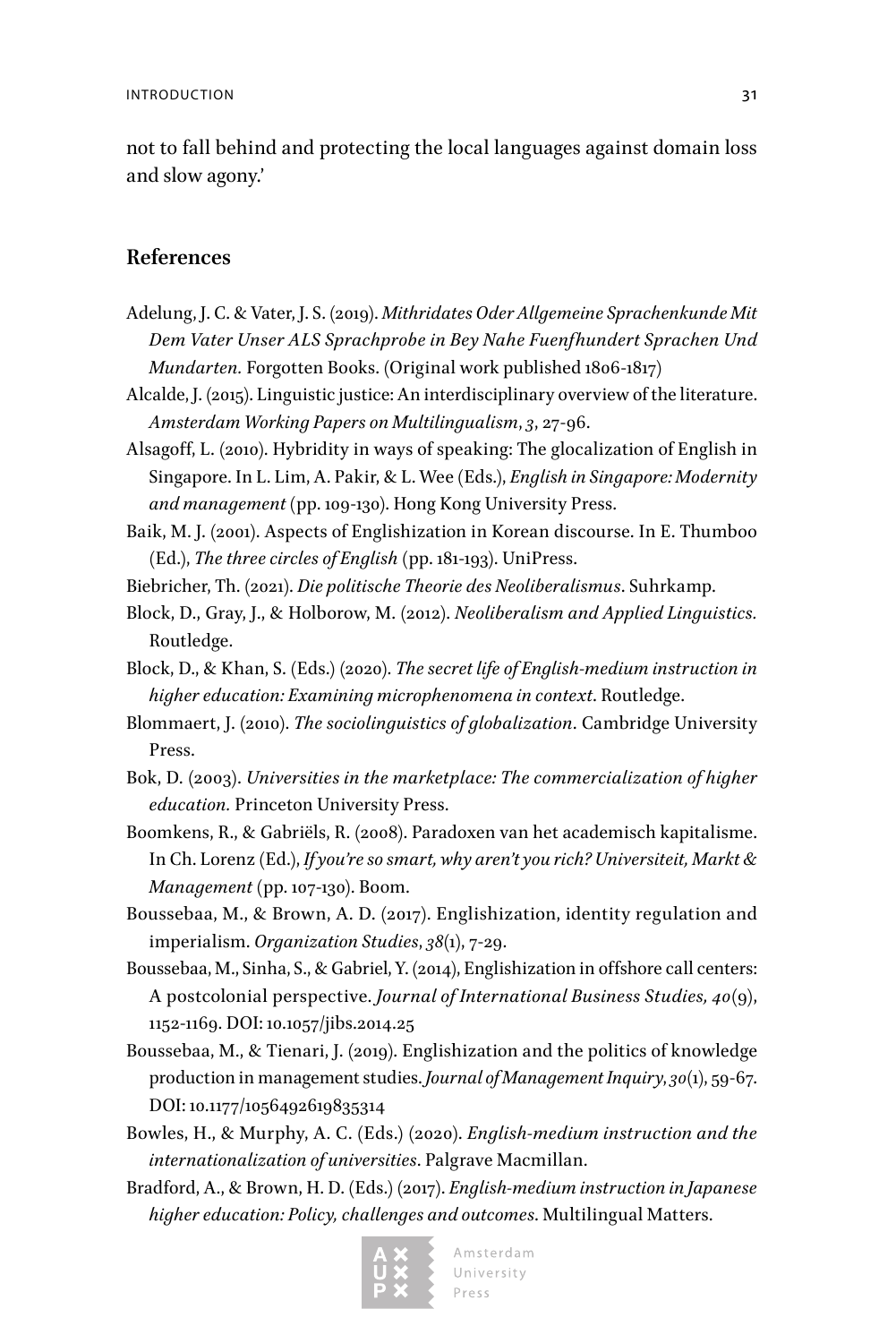- Dafouz, E. & Smit, U. (2016). Towards a dynamic conceptual framework for Englishmedium education in multilingual university settings. *Applied Linguistics*, *37*(3), 397-415.
- De Schutter, H., & Robichaud, D. (2015). Van Parijsian linguistic justice: Context, analysis and critiques. *Critical Review of International Social and Political Philosophy*, *18*, 87-112.
- De Swaan, A. (2001). *Words of the world. The global language system*. Polity Press.
- De Swaan, A. (2010). Language systems. In N. Coupland (Ed.), *The handbook of language and globalization* (pp. 56-114). Wiley-Blackwell.
- Dimova, S., Hultgren, A. K., & Jensen, C. (Eds.) (2015). *English-medium instruction in European higher education (English in Europe, vol. 3)*. De Gruyter.
- Doíz, A., Lasagabaster, D., & Sierra, J. M. (2014). Language friction and multilingual policies in higher education: The stakeholders' view. *Journal of Multilingual and Multicultural Development*, *35*(4), 345-360. DOI: 10.1080/01434632.2013.874433
- Earls, C. W. (2013). Setting the Catherine wheel in motion: An exploration of 'Englishization' in the German higher education system. *Language Problems & Language Planning*, *37*(2), 125-150.
- Edwards, A. (2016). *English in the Netherlands: Functions, forms and attitudes*. John Benjamins.
- Fang, F. (2018). Review of English as a medium of instruction in Chinese universities today: Current trends and future directions. *English Today*, *34*(1), 32-37.
- Giddens, A. (1984). *The constitution of society*. Polity Press.
- Giroux, H. (2014). *Neoliberalism's war on higher education*. Haymarket Books
- Gürtler, K., & Kronewald, E. (2015). Internationalization and English-medium instruction in German higher education. In S. Dimova, A. K. Hultgren, & C. Jensen (Eds.), *English-medium instruction in European higher education (English in Europe, vol. 3)* (pp. 89-114). De Gruyter.
- Harvey, D. (2007). *A brief history of neoliberalism*. Oxford University Press.
- Hultgren, A. K. (2015). English as an international language of science and its effect on Nordic terminology: The view of scientists. In A. Linn, N. Bermel, & G. Ferguson (Eds.), *Attitudes towards English in Europe. (English in Europe, vol 1)* (pp. 139-163). De Gruyter.
- Hultgren, A. K. (2014). English language use at the internationalized universities of Northern Europe: Is there a correlation between Englishization and world rank? *Multilingua*, *33*(3-4), 389-411.
- Hultgren, A. K., Gregersen, F., & Thøgersen, J. (Eds.) (2014). *English in Nordic universities: Ideologies and practices*. John Benjamins.
- Hultgren, A. K., & Thøgersen, J. (2014). Englishization of Nordic universities: Policy and practice: A disconnect. *Language Problems & Language Planning*, *38*(3), 247-264.

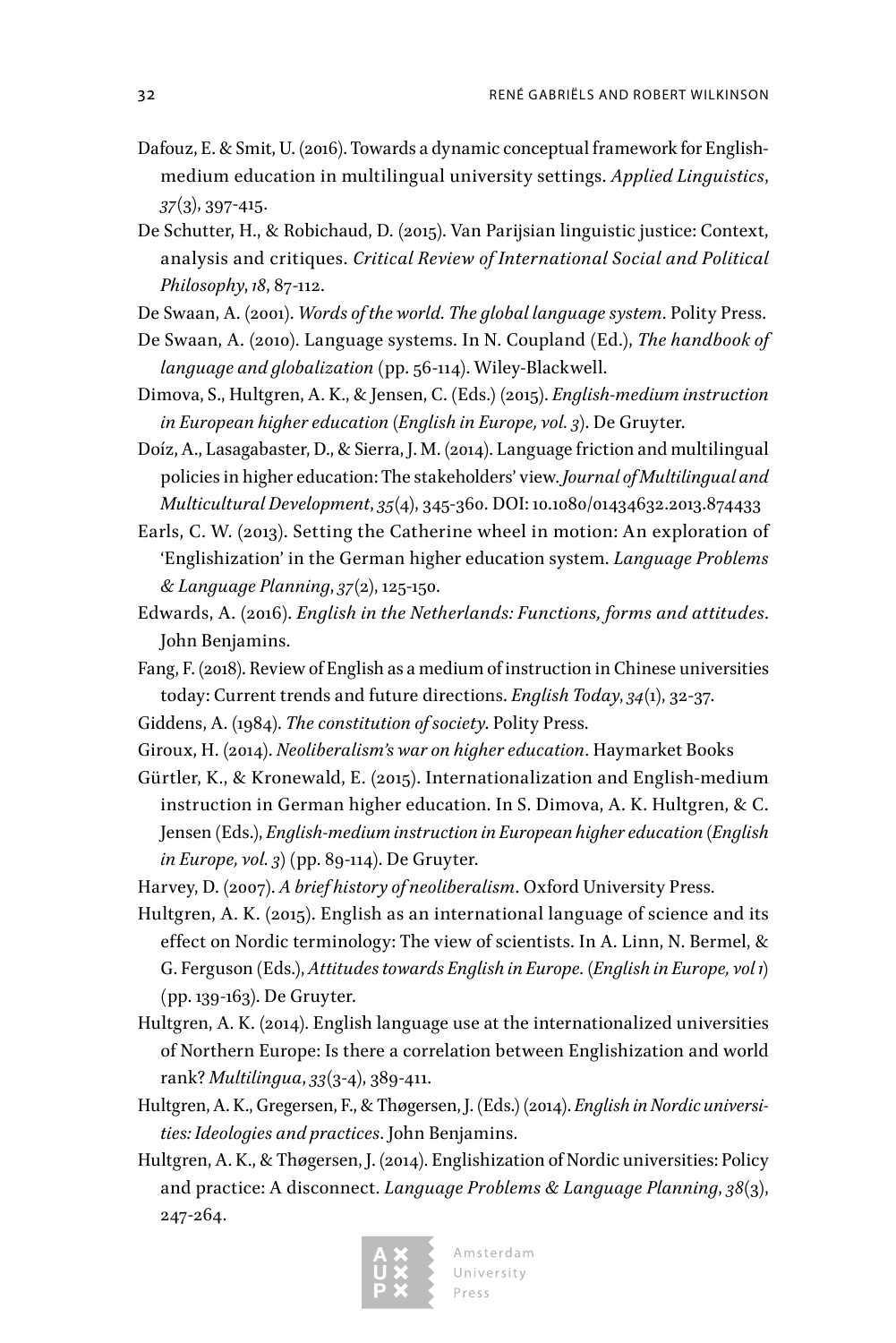- Humboldt, W. von (2010). *Über die Verschiedenheit des Menschlichen Sprachbaues und ihren Einfluss auf die Geistige Entwickelung des Menschengeschlechts.* Nabu Press. (Original work published 1836)
- Hung, D. M., & Lan, L. T. D. (2017). Content lecturers' challenges in EMI classroom. *European Journal of English Language Teaching*, *2*(1), 1-21.
- Hynninen, N., & Kuteeva, M. (2020). Researchers' language practices concerning knowledge production and dissemination: Discourses of mono- and multilingualism. In M. Kuteeva, K. Kaufhold, & N. Hynninen (Eds.), *Language perceptions and practices in multilingual universities* (pp. 323-350). Palgrave Macmillan.
- Jackson, T., & Primecz, H. (2019). Cross-cultural management studies and the Englishization of scholarly communication: A paradox. *International Journal of Cross-Cultural Management*, *19*(2), 1-5. DOI: 10.1177/1470595819865095
- Kirkpatrick, T. A. (2011). Internationalization or Englishization: Medium of instruction in today's universities. Hong Kong Institute of Education, Centre for Governance and Citizenship [pre-publication] [https://pdfs.semanticscholar.](https://pdfs.semanticscholar.org/fdaf/d13b0428d9cfa31966f242e1a6416f29c94c.pdf) [org/fdaf/d13b0428d9cfa31966f242e1a6416f29c94c.pdf](https://pdfs.semanticscholar.org/fdaf/d13b0428d9cfa31966f242e1a6416f29c94c.pdf)
- Kuteeva, M. (2020). If not English, then what? Unpacking language hierarchies at university. In M. Kuteeva, K. Kaufhold, & N. Hynninen (Eds.), *Language perceptions and practices in multilingual universities* (pp. 27-55). Palgrave Macmillan.
- Kuteeva M., Kaufhold, K., & Hynninen N. (2020). Introduction: Language perceptions and practices in multilingual universities. In M. Kuteeva, K. Kaufhold, & N. Hynninen (Eds.), *Language perceptions and practices in multilingual universities* (pp. 1-24). Palgrave Macmillan.
- Lafont, C. (2020). *Democracy without shortcuts: A participatory conception of deliberative democracy.* Oxford University Press.
- Lanvers, U., & Hultgren, A. K. (2018a). The Englishization of European education: Foreword. *European Journal of Language Policy*, *10*(1), 1-11.
- Lanvers, U., & Hultgren, A. K. (2018b). The Englishization of European education: Concluding remarks. *European Journal of Language Policy*, *10*(1), 147-152.
- Macaro, E. (2018). *English medium instruction*. Oxford University Press.
- Macaro, E., Curle, S., Pun, J., An, J., & Dearden, J. (2018). A systematic review of English medium instruction in higher education. *Language Teaching*, *51*(1), 36-76. DOI: 10.1017/S0261444817000350.
- Maher, J.C. (2017). *Multilingualism*. Oxford University Press.
- May, S. (2015). The problem with English(es) and linguistic (in)justice. Addressing the limits of liberal egalitarian accounts of language. *Critical Review of International Social and Political Philosophy*, 18, 131-148.

McIlwraith, H. (2015). *Language rich. Africa policy dialogue*. British Council. Münch, R. (2007). *Die akademische Elite.* Suhrkamp.

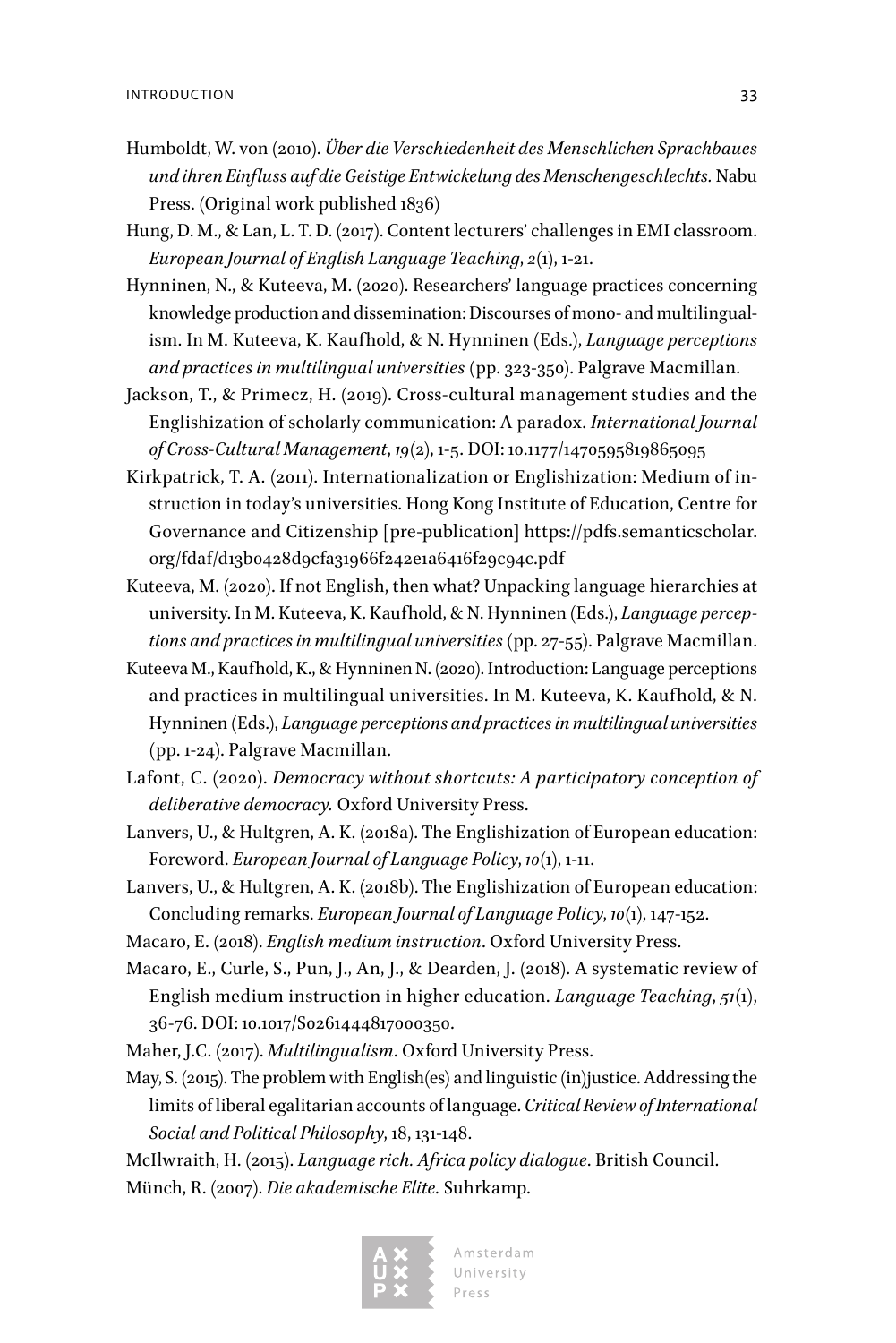- Münch, R. (2011). *Akademischer Kapitalismus. Über die politische Ökonomie der Hochschulreform.* Suhrkamp.
- Murphy, A. C., & Mengistu, M. S. (2020). The challenges of internationalization in EMI tertiary education in Ethiopia. In H. Bowles & A. C. Murphy (Eds.), *English-medium instruction and the internationalization of universities* (pp. 77- 101). Palgrave Macmillan.
- New Oxford Annotated Bible. New Revised Standard Version. (2010).
- Nordic Council of Ministers. (2007). Deklaration om nordisk språkpolitik 2006 [Declaration on Nordic Language policy 2006]. Copenhagen: Nordiska Ministerradet. Retrieved from <https://www.norden.org/en/node/6978>
- Peck, J. (2010). *Constructions of neoliberal reason*. Oxford University Press.
- Phillipson, R. (1992). *Linguistic imperialism*. Oxford University Press.
- Pierini, F. (2016). Multilingualism and Englishization in international business communication: The case of some Italian wine producers. *English Today*, *32*(1), 48-55.
- Preece, S. (Ed.) (2016). *The Routledge handbook of language and identity*. Routledge.
- Price, G. (2014). English for all? Neoliberalism, globalization, and language policy in Taiwan. *Language in Society*, *43,* (567-589).
- Pulcini, V., & Campagna, S. (2015). Internationalisation and the EMI controversy in Italian higher education. In S. Dimova, A. K. Hultgren, & C. Jensen (Eds.), *English-medium instruction in European higher education (English in Europe, vol. 3)* (pp. 65-87). De Gruyter.
- Quick, E. (2021). Aligning policy and practice: Linguistic and pedagogical strategies for the EMI classroom. In L. Mastellotto & R. Zanin (Eds.) (2021), *EMI and beyond: Internationalising higher education curricula in Italy* (pp. 53-76). Bozen-Bolzano University Press.
- Radder, H. (Ed.) (2010). *The commodification of academic research. Science and the modern university*. University of Pittsburgh Press.
- Räsänen, A., & Klaassen, R. (2004). Academic competences in a multilingual learning environment. In R. Wilkinson (Ed.), *Integrating content and language: Meeting the challenge of a multilingual higher education* (pp. 565-570). Universitaire Pers Maastricht.
- Rivlina, A. A. (2013). Englishization of Russian and bilingual lexical variation. *Higher School of Economics Working Paper*, WP BRP 05/LNG/2013.
- Robertson, R. (1992). *Globalization: Social theory and global culture*. Sage.
- Rubio-Alcalá, F. D., & Coyle, D. (2021). *Developing and evaluating quality bilingual practices in higher education.* Multilingual Matters.
- Sabaté-Dalmau, M. (2020). Neoliberal language policies and linguistic entrepreneurship in higher education: Lecturers' perspectives. *Language, Culture and Society*, *2*(2), 174-196.

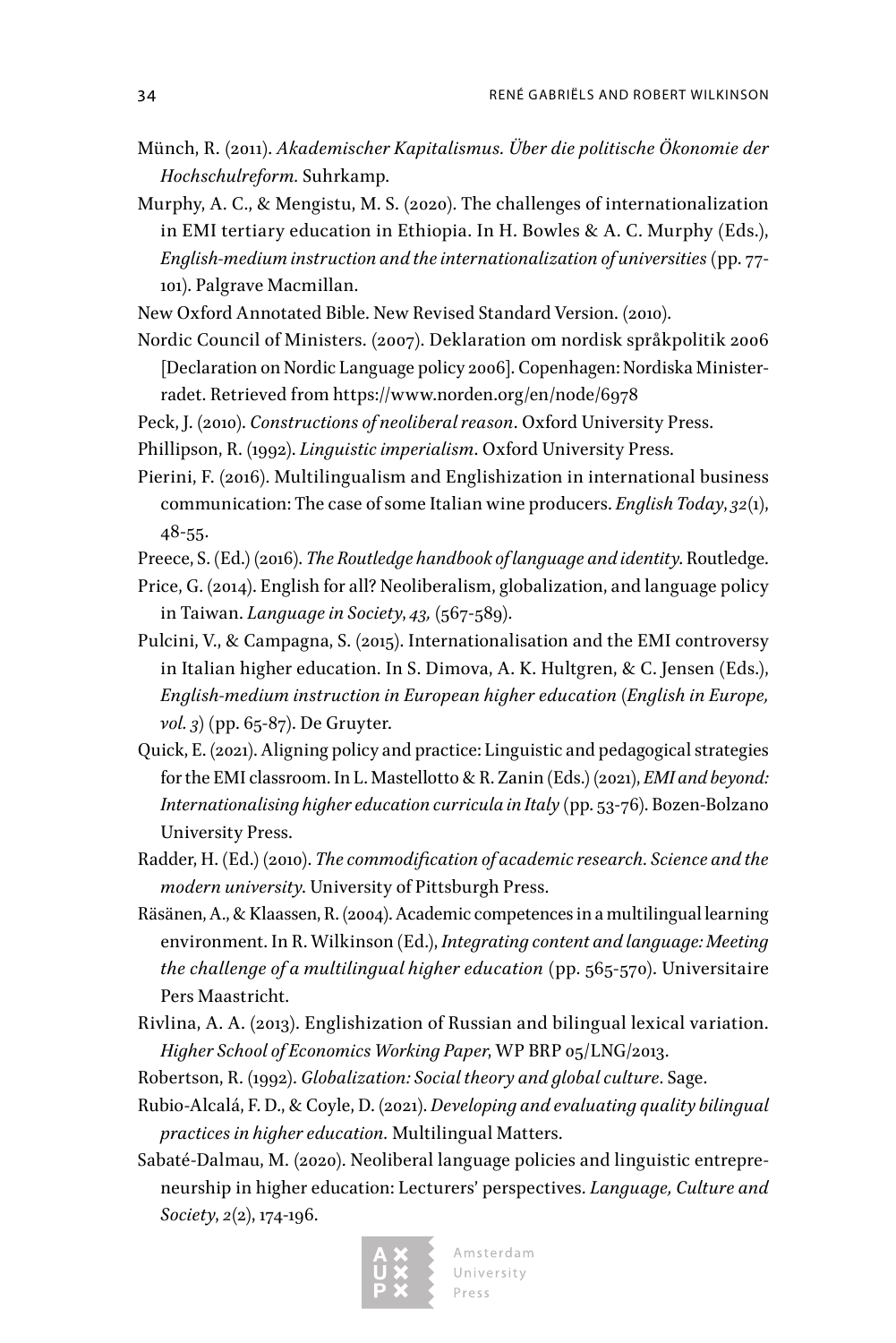- Shi, X. (2013). The glocalization of English: A Chinese case study. *Journal of Developing Societies*, *20*, 89-122.
- Shimauchi, S. (2018). English-medium instruction in the internationalization of higher education in Japan: Rationales and issues. *Educational Studies in Japan: International Yearbook*, *12*, 77-90.
- Spolsky, B. (2004). *Language policy*. Cambridge University Press.
- Spolsky, B. (2007). Towards a theory of language policy. *Working Papers in Educational Linguistics*, *22*(1), 1-14.
- Studer, P. (2021). Internationalization, quality and multilingualism in higher education: A troublesome relationship. In F. D. Rubio-Alcalá & D. Coyle (Eds.), *Developing and evaluating quality bilingual practices in higher education*  (pp. 9-30). CPI Books.
- Tam, K.-k. (Ed.) (2009). *Englishization in Asia: Language and cultural issues*. Open University of Hong Kong Press.
- Tam, K.-k. (2019). *The Englishized subject: Postcolonial writings in Hong Kong, Singapore and Malaysia*. Springer.
- Taylor, C. (1985). Self-interpreting animals. In C. Taylor, *Human agency and language. Philosophical papers 1* (pp. 45-76). Cambridge University Press.
- Taylor, C. (2016). *The language animal. The full shape of the human linguistic capacity.*  The Belknap Press of Harvard University Press.
- Tejada-Sánchez, I., & Molina-Naar, M. (2020). English medium instruction and the internationalization of higher education in Latin America: A case study from a Colombian University. *Latin American Journal of Content & Language Integrated Learning*, *13*(2), 339-367.
- Tietze, S. (2004). Spreading the management gospel in English. *Language and Intercultural Communication*, *4*(3), 175-189. DOI: 10.1080/14708470408668871
- Trabant, J. (2003). *Mithridates im Paradies. Kleine Geschichte des Sprachdenkens*. Beck Verlag.
- Tsou W., & Kao S. M. (2017). Overview of EMI development. In W. Tsou & S. M. Kao. (Eds.), *English as a medium of instruction in higher education* (pp. 3-18). Springer.
- Van Parijs, P. (2011). *Linguistic justice for Europe and for the world*. Oxford University Press.
- Wallerstein, I. (1974). *The modern world-system, vol. I: Capitalist agriculture and the origins of the European world-economy in the sixteenth century*. Academic Press.
- Yildiz, Y. (2012). *Beyond the mother tongue: The postmonolingual condition.* Fordham University Press.



Amsterdam University